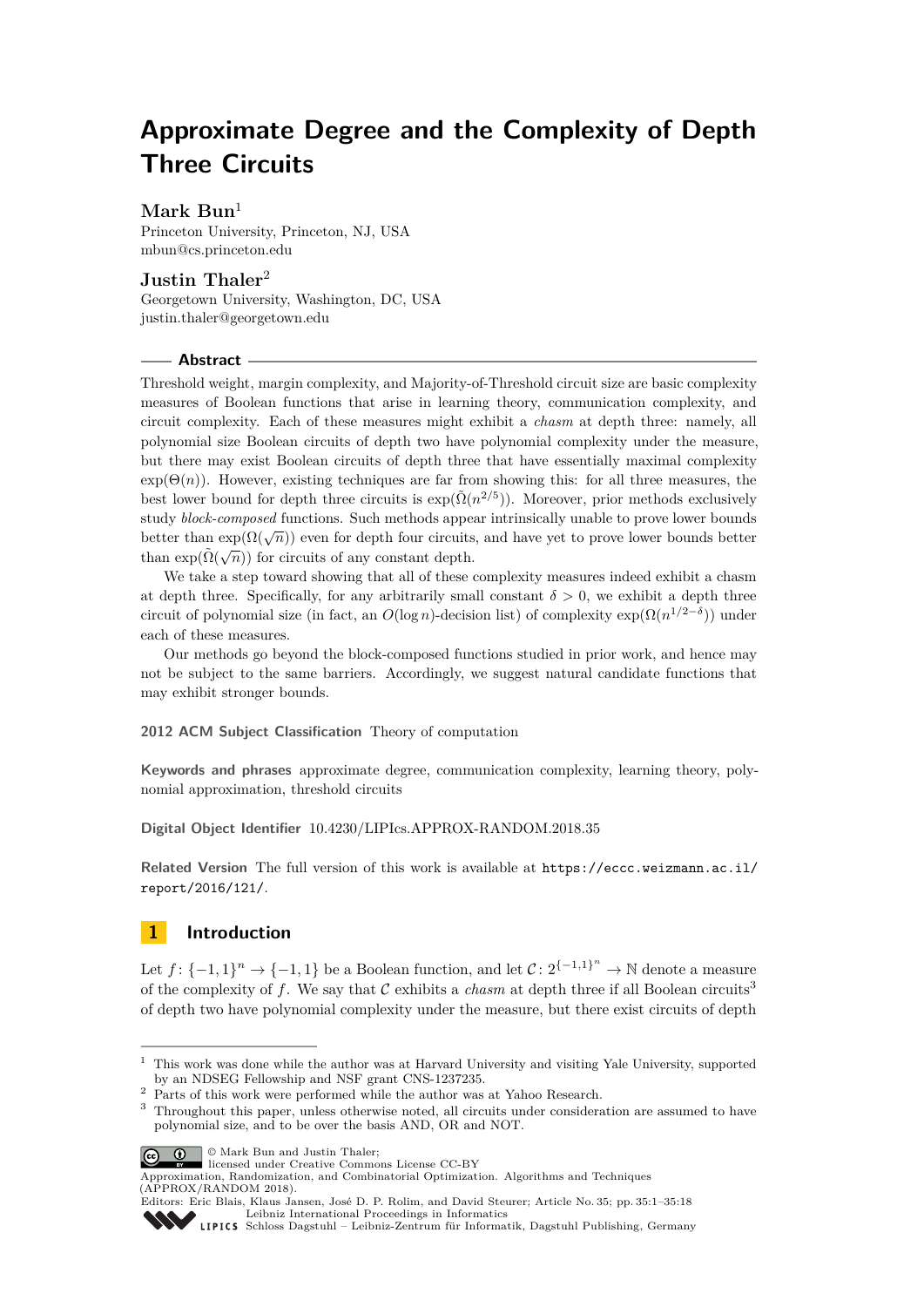#### **35:2 Approximate Degree and the Complexity of Depth Three Circuits**

three that have essentially maximal complexity  $exp(\Theta(n))$ . Examples of measures that may satisfy a chasm at depth three include:

**Threshold Weight.** A polynomial  $p: \{-1, 1\}^n \to \mathbb{R}$  with integer coefficients is said to  $\sim$ sign-represent *f* if  $p(x) \cdot f(x) > 0$  for all  $x \in \{-1, 1\}^n$ . The weight of *p*, denoted  $W(p)$ , is the sum of the absolute value of its coefficients. The *threshold weight* of *f* is the least weight of a sign-representing polynomial for *f*.

It is easy to see that all DNF and CNF formulae of size *s* have threshold weight *O*(*ns*). The best known upper bound on the threshold weight of depth three circuits is the trivial  $2^{O(n)}$  bound. Hence, threshold weight may exhibit a chasm at depth three.

**Discrepancy and Margin Complexity.** Discrepancy, defined formally in Appendix [A.4,](#page-16-0) is a central quantity in communication complexity and circuit complexity.[4](#page-1-0) For example, discrepancy is known to characterize the communication complexity class **PP** [\[13\]](#page-13-0), and small discrepancy implies large communication complexity in nearly every communication model. The multiplicative inverse of discrepancy is also known to be equivalent to *margin complexity*, a central quantity in learning theory [\[20\]](#page-13-1).

All DNF and CNF formulae have at least inverse-polynomial discrepancy. However, the best known lower bound on the discrepancy of depth three circuits is the trivial  $2^{-O(n)}$ bound. Hence, margin complexity and (the inverse of) discrepancy may exhibit a chasm at depth three.

**Majority-of-Threshold Circuit Size**. Since OR and AND can each be computed by a m. single Majority gate, all DNF and CNF formulae are computed by Majority-of-Threshold (in fact, Majority-of-Majority) circuits of polynomial size. Meanwhile, the best known upper bound on the size of Majority-of-Threshold circuits computing depth three Boolean circuits is the trivial  $2^{O(n)}$  bound. Hence, Majority-of-Threshold circuit size may exhibit a chasm at depth three.

We discuss each of these measures, together with applications in communication complexity and learning theory, in more detail in Appendix [A.](#page-14-0)

Unfortunately, we are currently quite far from proving that any of the above complexity measures actually exhibit such a chasm. For each measure, the best known lower bound for depth three circuits is  $\exp(\tilde{\Omega}(n^{2/5}))$  [\[8\]](#page-13-2). Moreover, as we explain in Section [1.2.4,](#page-5-0) existing techniques appear intrinsically unable to prove a lower bound better than  $\exp(\Omega(n^{1/2}))$ even for circuits of depth four. This barrier stems from the fact that previous work has focused exclusively on analyzing *block-composed* functions. Here, a function  $f: \{-1, 1\}^{N \cdot M} \rightarrow$  $\{-1, 1\}$  is said to be block-composed if there are two functions  $h: \{-1, 1\}^N \to \{-1, 1\}$  and  $g: \{-1,1\}^M \rightarrow \{-1,1\}$  such that  $f = h \circ g := h(g, \ldots, g)$ . That is, a function is blockcomposed if it interprets its input as a sequence of *N blocks*  $x_1, \ldots, x_N \in \{-1, 1\}^M$ , applies a Boolean function *g* independently to each block *x<sup>i</sup>* , and then feeds the *N* outputs into a different function *h*.

In this paper, we take a step toward showing that all three of these complexity measures indeed exhibit a chasm at depth three. Specifically, for any constant  $\delta > 0$ , we exhibit a depth three circuit of polynomial size (in fact, an  $O(\log n)$ -decision list) of complexity  $\exp(\Omega(n^{1/2-\delta}))$  under each of these measures. Our improvement over prior work stems from the fact that we move beyond block-composed functions, and hence our methods may not be subject to the same barriers. In particular, we suggest natural candidate functions that

<span id="page-1-0"></span><sup>4</sup> Discrepancy is often thought of as a matrix-analytic quantity, rather than as a Boolean function complexity measure. For a function  $f: \{-1,1\}^n \times \{-1,1\}^n \to \{-1,1\}$ , when we refer to the discrepancy of *f*, we mean the discrepancy of the matrix  $[f(x,y)]_{x,y\in\{-1,1\}^n}$ .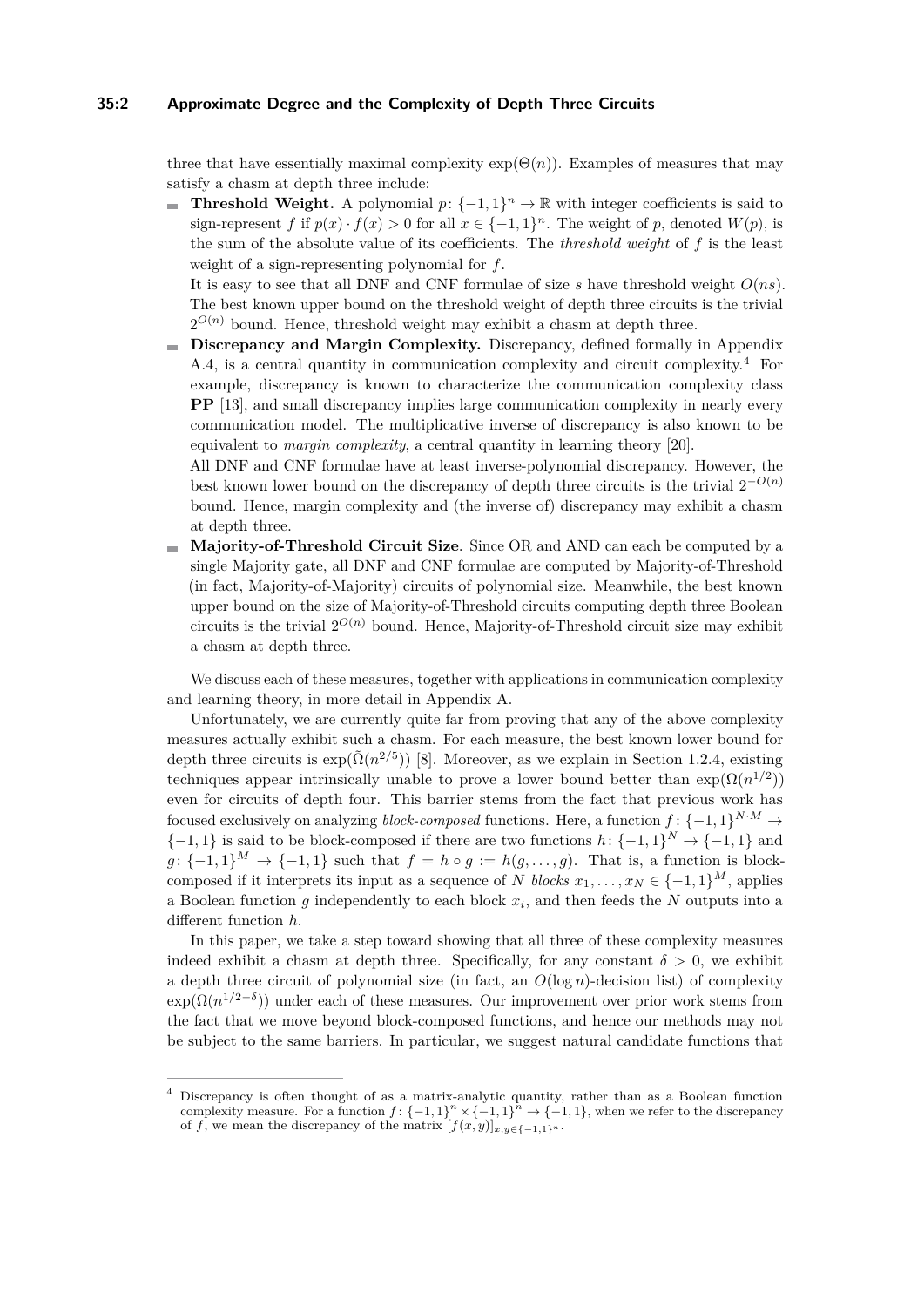may exhibit stronger bounds, of the form  $\exp(\tilde{\Omega}(n))$ , where the  $\tilde{\Omega}$  notation hides factors polylogarithmic in *n* (cf. Section [3.3\)](#page-9-0).

The functions that underly our analysis are rather complicated to define, but here we briefly highlight their novel features. Inspired by prior work of Podolskii [\[24\]](#page-14-1) (see Section [1.2.2](#page-4-0) for further discussion), we define our functions to be "almost" block-composed, but to have mild dependencies between blocks. Just like a block-composed function, each of our functions interprets its input as a sequence of *N* blocks  $x_1, \ldots, x_N \in \{-1, 1\}^M$ , and applies a Boolean function  $q$  to each block, before feeding the  $N$  outputs into a different function  $h$ . However, for  $i \geq 2$ , before applying g to  $x_i$  we first pass  $x_i$  through a "pre-processing function" that *depends on the preceding blocks*  $x_1, x_2, \ldots, x_{i-1}$ . This dependency is simple enough that the final function is computed by a circuit of depth three, but complicated enough that the function has much higher complexity than the block-composed functions considered in prior work.

# **1.1 Our Contributions: Details**

The three complexity measures  $\mathcal C$  described above are intimately related to uniform approximability by low-degree polynomials, as we now explain. Roughly speaking, for each of the three measures, in order to construct a function of complexity at least  $2^d$  under  $\mathcal{C}$ , it suffices to identify a function  $f: \{-1,1\}^n \to \{-1,1\}$  such that  $f$  cannot be uniformly approximated to error 1−2 <sup>−</sup>*<sup>d</sup>* by polynomials of degree at most *d*. One can then apply known transformations [\[17,](#page-13-3) [30,](#page-14-2) [16\]](#page-13-4) to transform *f* into a related function  $F: \{-1, 1\}^n \to \{-1, 1\}$ such that  $\mathcal{C}(F) \geq 2^{\Omega(d)}$ . Moreover, these transformations are simple in the following sense: if *f* is computed by a (polynomial size) depth *d* circuit with logarithmic bottom fan-in, so is *F*.

Accordingly, the main technical contribution of this paper is to prove a new lower bound on the approximability of suitable constant-depth circuits by low-degree polynomials.

<span id="page-2-0"></span> $\triangleright$  **Theorem 1.** For any arbitrarily small constant  $\delta > 0$  and any arbitrarily large constant  $\Gamma > 1$ , there is an (explicitly given) function  $f: \{-1,1\}^n \to \{-1,1\}$  that is computed by *Boolean circuit of depth three, with logarithmic bottom fan-in, that satisfies the following property. For any polynomial*  $p: \{-1, 1\}^n \to \mathbb{R}$  *of total degree at most*  $n^{1/2-\delta}$ , *there exists some*  $x \in \{-1, 1\}^n$  *such that*  $|p(x) - f(x)| > 1 - 2^{-n^{\Gamma}}$ .

In fact, the function f in Theorem [1](#page-2-0) is much simpler than an arbitrary depth three circuit with logarithmic bottom fan-in; it is an  $O(\log n)$ -decision list of polynomial length. An  $O(\log n)$ -decision list is a function whose output is determined by a very simple sequential decision process (essentially, a chain of "if-then-else" statements, where each "if" statement is a conjunction on  $O(\log n)$  variables—we give a precise definition in Section [2\)](#page-6-0). Decision lists have been studied intensely in learning theory and complexity theory (see, e.g., [\[26,](#page-14-3) [15,](#page-13-5) [3,](#page-12-0) [35,](#page-14-4) [27,](#page-14-5) [16,](#page-13-4) [5,](#page-12-1) [11\]](#page-13-6)).

By combining Theorem [1](#page-2-0) with known transformations [\[17,](#page-13-3) [30\]](#page-14-2), we obtain a depth three circuit *F* with very large complexity under the three measures described above. In fact, *F* itself is computed by an *O*(log *n*)-decision list.

<span id="page-2-1"></span>**► Corollary 2.** For any constant  $\delta > 0$ , there is an (explicitly given) function  $F: \{-1,1\}^n \to$ {−1*,* 1} *computed by an O*(log *n*)*-decision list of polynomial length (and hence also a depth-3 circuit with logarithmic bottom fan-in) such that:*

- *The threshold weight of F is* exp $(\Omega(n^{1/2-\delta}))$ *.*  $\blacksquare$
- *The discrepancy of F is* exp $(-\Omega(n^{1/2-\delta}))$ *.*
- *Any Majority-of-Threshold circuit computing*  $F$  *has size*  $\exp(\Omega(n^{1/2-\delta}))$ *.*  $\sim$

Table [1](#page-3-0) succinctly compares our results to prior work.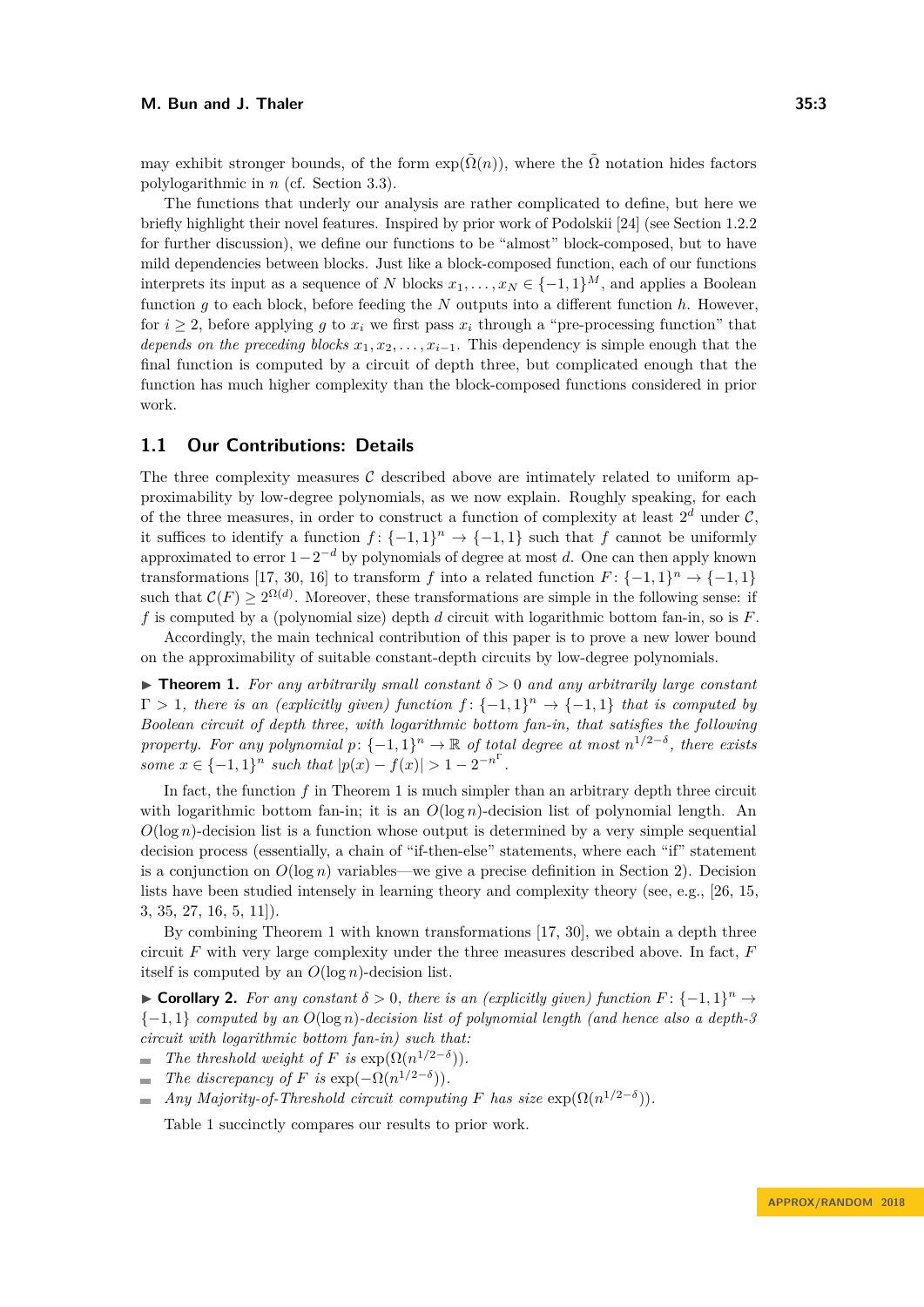#### **35:4 Approximate Degree and the Complexity of Depth Three Circuits**

<span id="page-3-0"></span>**Table 1** Comparison of our new bounds for  $AC^0$  to prior work. The circuit depth column lists the depth of the Boolean circuit used to exhibit the bound, and *δ* denotes an arbitrarily small positive constant. All Boolean circuits are polynomial size.

| Reference | Threshold Weight                                | Discrepancy                                        | Majority-of-Threshold                           | Circuit                 |
|-----------|-------------------------------------------------|----------------------------------------------------|-------------------------------------------------|-------------------------|
|           | Bound                                           | Bound                                              | Circuit Size Bound                              | Depth                   |
| $[17]$    | $\exp(\Omega(n^{1/3}))$                         | N/A                                                | N/A                                             | З                       |
| [29]      | N/A                                             | $\exp(-\Omega(n^{1/5}))$                           | $\exp(\Omega(n^{1/5}))$                         | 3                       |
| [5, 30]   | N/A                                             | $\exp(-\Omega(n^{1/3}))$                           | $\exp(\Omega(n^{1/3}))$                         | 3                       |
| [8]       | $\exp\left(\Omega(n^{2/5})\right)$              | $\exp(-\Omega(n^{2/5}))$                           | $\exp\left(\Omega(n^{2/5})\right)$              | 3                       |
| [33]      | $\exp\left(\Omega(n^{\frac{k-1}{2k-1}})\right)$ | $\exp\left(-\Omega(n^{\frac{k-1}{2k-1}})\right)$ . | $\exp\left(\Omega(n^{\frac{k-1}{2k-1}})\right)$ | $k+1$ (for $k \geq 2$ ) |
| [28]      | $\exp\left(\Omega(n^{1/2})\right)$              | $\exp\left(-\Omega(n^{1/2})\right)$                | $\exp\left(\Omega(n^{1/2})\right)$              |                         |
| This work | $\exp\left(\Omega(n^{1/2-\delta})\right)$       | $\exp\left(-\Omega(n^{1/2-\delta})\right)$         | $\exp\left(\Omega(n^{1/2-\delta})\right)$       |                         |

# **1.2 Prior Work**

In order to discuss prior work, it is helpful to introduce the notions of approximate degree and threshold degree, which both capture the difficulty of pointwise approximation by low-degree polynomials. The *ε*-approximate degree of a function *f*, denoted  $\deg_{\varepsilon}(f)$ , is the least degree of a real polynomial that pointwise approximates *f* to error  $\varepsilon$ . By convention,  $deg_{1/3}(f)$  is denoted simply as  $\deg(f)$  and referred to without qualification as the approximate degree of *f* (the constant 1*/*3 is chosen for aesthetic reasons, and could be replaced with any other constant in  $(0,1)$  without affecting the theory in any way). The threshold degree of  $f$ , denoted  $\deg_{+}(f)$ , is the least degree of a real polynomial that sign-represents f at all points (such a polynomial is called a polynomial threshold function (PTF) for *f*). When appropriate, we also use subscripts to indicate the number of variables over which the function is defined. For example, OR*<sup>M</sup>* denotes the OR function on *M* inputs.

# **1.2.1 Early Work on Approximating AC<sup>0</sup> Functions by Polynomials**

Minsky and Papert [\[22\]](#page-14-9) famously proved an  $\Omega(n^{1/3})$  lower bound on the threshold degree of the DNF formula  $OR_{n1/3} \circ AND_{n2/3}$ , now known as the Minsky-Papert DNF. Klivans and Servedio [\[14\]](#page-13-7) proved an essentially matching upper bound of  $\tilde{O}(n^{1/3})$  on the threshold degree of *any* polynomial size DNF.

Beigel identified a DNF (in fact, a 1-decision list) known as OMB (short for ODD-MAX-BIT) that has threshold degree 1, but requires large degree to approximate to error bounded away from 1 [\[3\]](#page-12-0). OMB will play a central role in this paper, and we define it formally in Section [2.](#page-6-0) Quantitatively, Beigel showed<sup>[5](#page-3-1)</sup> that for any  $d > 0$ , there is an  $\varepsilon = 1 - 2^{-\Omega(n/d^2)}$  such that  $\widetilde{\deg}_{\varepsilon}(\text{OMB}_n) \geq d$ . For any  $\varepsilon > 0$ , Klivans and Servedio [\[15\]](#page-13-5) gave an optimal *ε*-approximating polynomial for any 1-decision list, showing that Beigel's lower bound is asymptotically tight for all  $d > 0.6$  $d > 0.6$ 

<span id="page-3-1"></span><sup>5</sup> Beigel describes his result as a lower bound on the *degree-d threshold weight* of OMB*n*, which refers to the least weight of a sign-representing polynomial *p* for *f* satisfying  $deg(p) \leq d$ . However, his argument is easily seen to establish the claimed approximate degree lower bound.

<span id="page-3-2"></span><sup>6</sup> Like Beigel, Klivans and Servedio state their results in terms of degree-*d* threshold weight. However, their construction is easily seen to imply the claimed upper bound on the approximate degree of OMB*n*.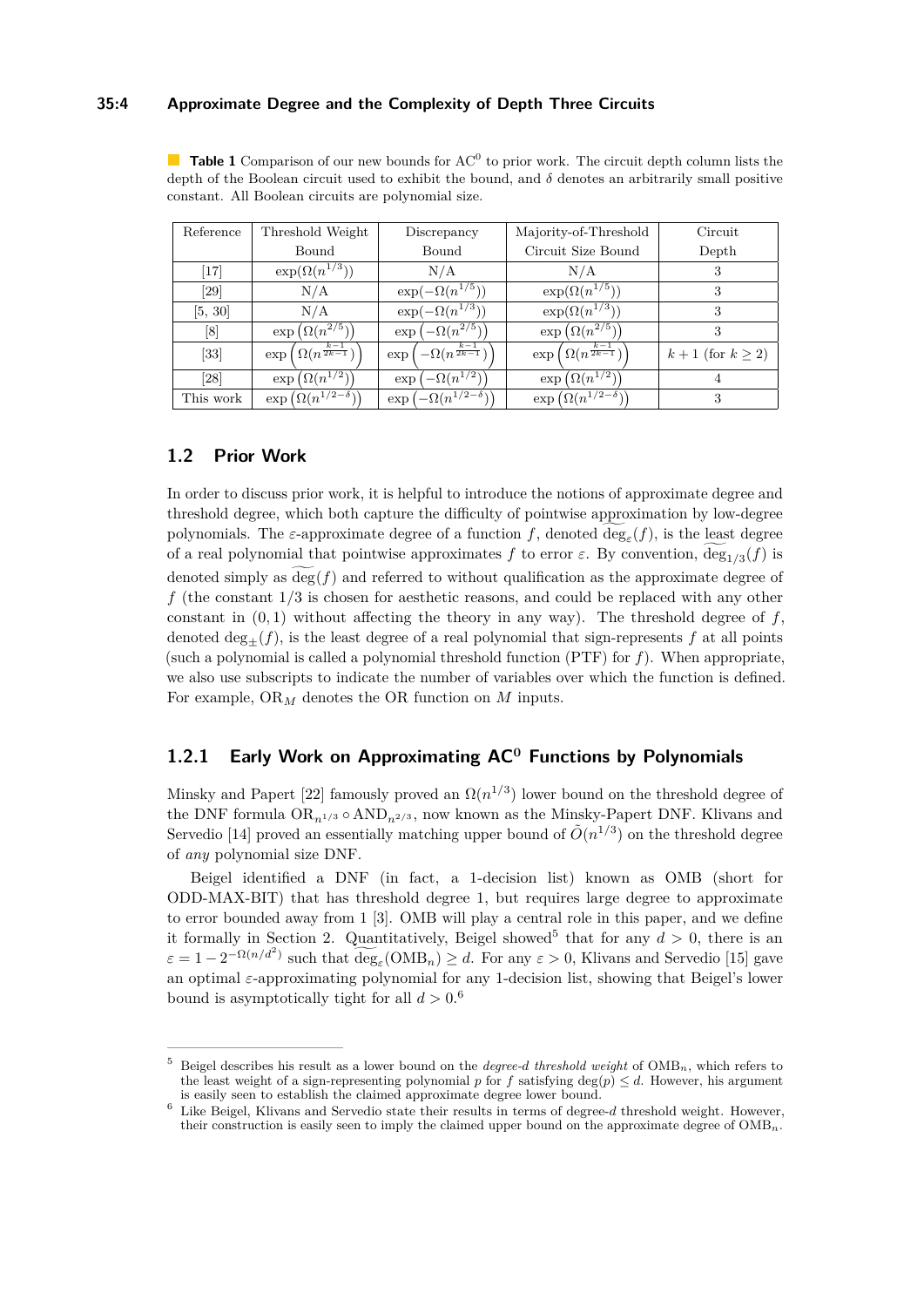### <span id="page-4-0"></span>**1.2.2 Prior Work of Podolskii**

Podolskii pioneered a line of work devoted to proving approximate degree lower bounds that hold even when the error parameter  $\varepsilon$  is allowed to be *super-exponentially* close to 1 [\[24,](#page-14-1) [25\]](#page-14-10).<sup>[7](#page-4-1)</sup> In [\[25\]](#page-14-10), he showed that for any constant  $d \geq 2$ , there exists a function of threshold degree *d* that cannot be uniformly approximated to error  $\varepsilon$  by polynomials of degree at most *d*, unless  $\varepsilon = 1 - n^{-\Omega(n^d)}$ . This result is tight, matching an upper bound proved by Buhrman et al. [\[5\]](#page-12-1).

Our construction and analysis are inspired by another related result of Podolskii [\[24\]](#page-14-1). For any constant *d >* 0, Podolskii identified a function *f* of threshold degree *d* such that, even for  $D \gg d$ , the following holds: *f* cannot be uniformly approximated by degree *D* polynomials to error  $\varepsilon$ , unless  $\varepsilon$  is superexponentially close to 1. Quantitatively, he showed that for any constant  $d > 0$ , there exists a DNF (in fact, a *d*-decision list) f with threshold degree d, yet for any  $D < O(n^{1/5}/\log n)$ , there exists an  $\varepsilon \in 1 - \exp(\Omega((n/D^4)^d))$  for which  $\deg_{\varepsilon}(f) \geq D$ . Unfortunately, Podolskii's construction does not yield any new bounds on the complexity measures we are interested in. By introducing new ideas, we are able to prove such improved bounds for depth three circuits.

# **1.2.3 Translating Approximate Degree Bounds to Complexity Bounds**

Several works have focused on transforming approximate degree and threshold degree lower bounds into bounds on the complexity measures that we focus on in this paper (threshold weight, discrepancy/margin complexity, and Majority-of-Threshold circuit size). Krause and Pudlák [\[17\]](#page-13-3) showed how to take a function *f* of threshold degree at least *d*, and turn *f* into a related function  $F$  of threshold weight<sup>[8](#page-4-2)</sup> at least  $2<sup>d</sup>$ . By applying this transformation to the Minsky-Papert DNF, Krause and Pudlák obtained a depth three circuit (with constant bottom fan-in) with threshold weight  $\exp(\Omega(n^{1/3}))$ .

Subsequent work by Krause [\[16\]](#page-13-4) showed that for *F* to have threshold weight  $2^{\Omega(d)}$ , it is enough for *f* to satisfy  $\deg_{1-2^{-d}}(f) \geq d$ .<sup>[9](#page-4-3)</sup> Krause applied his result to the function  $f = OMB$ , to obtain an  $\exp(\Omega(n^{1/3}))$  lower bound on the threshold weight of a specific 2-decision list.

Sherstov's pattern-matrix method [\[30\]](#page-14-2) showed how to take a function *f* satisfying the same condition required by Krause (i.e.,  $\widetilde{\deg}_{1-2^{-d}}(f) \geq d$ ), and turn it into a function *F* with discrepancy  $2^{-\Omega(d)}$ . By applying this transformation to the Minsky-Papert DNF or to OMB, Sherstov obtained a depth three circuit with discrepancy  $\exp(-\Omega(n^{1/3}))$ . Buhrman, Vereshchagin, and de Wolf independently proved an identical discrepancy bound via very different techniques [\[5\]](#page-12-1). These discrepancy bounds also implied corresponding lower bounds on Majority-of-Threshold Circuit Size, through standard transformations [\[23\]](#page-14-11).

# **1.2.4 Recent Work on Approximating AC<sup>0</sup> Functions by Polynomials**

A handful of recent works have established various forms of "hardness amplification" for approximate degree [\[28,](#page-14-8) [7,](#page-13-8) [8,](#page-13-2) [33,](#page-14-7) [28,](#page-14-8) [32,](#page-14-12) [19,](#page-13-9) [31\]](#page-14-13). Roughly speaking, these results show how to take a function *g* which is hard to approximate by degree *d* polynomials to error 1*/*3, and

<span id="page-4-1"></span><sup>7</sup> Again, Podolskii describes his work in terms of degree-*d* threshold weight, but his results hold for approximate degree as well.

<span id="page-4-2"></span><sup>8</sup> In fact, Krause and Pudlák showed that  $F$  has threshold *length*  $2^d$ , where threshold length is the least number of non-zero Fourier coefficients of any sign-representation for *f*. The threshold weight of *f* is always at least as large as its threshold length.

<span id="page-4-3"></span><sup>9</sup> Again, Krause phrased his lower bound in terms of the degree-*d* threshold weight of OMB, but his result is easily seen to imply the statement here.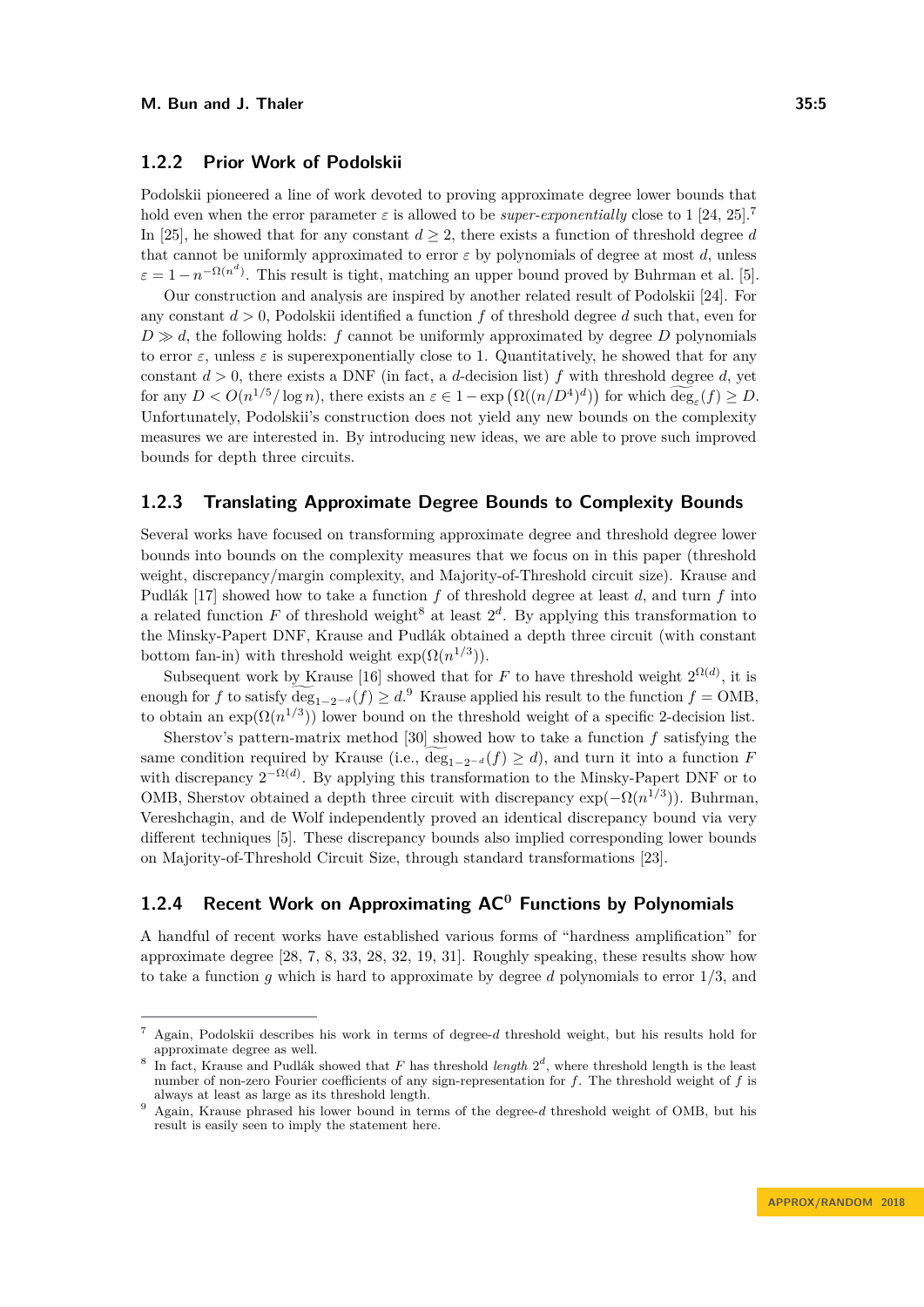#### **35:6 Approximate Degree and the Complexity of Depth Three Circuits**

turn *g* into a related function *f* that is hard to approximate by degree *d* polynomials to error exponentially close to 1. Specifically, in these works, *f* is obtained from *g* by block-composing *g* with another function *h*.

Let  $ED_M$  denote the well-known Element Distinctness function and  $\overline{ED}_M$  its negation. ED*<sup>M</sup>* played a central role in recent works on hardness amplification for approximate degree [\[8,](#page-13-2) [33,](#page-14-7) [28\]](#page-14-8) because, at the time these works were written, it exhibited the largest known approximate degree lower bound for any function in  $AC^0$ :  $\widetilde{\deg}(ED_M) = \widetilde{\Omega}(M^{2/3})$  [\[1\]](#page-12-2).<sup>[10](#page-5-1)</sup>

Our prior work [\[8\]](#page-13-2) showed that the function  $f = \text{OR}_N \circ \text{ED}_M$  satisfies  $\widetilde{\text{deg}}_{\varepsilon}(f) \geq \widetilde{\Omega}(M^{2/3})$ for  $\varepsilon = 1 - 2^{-N}$ , and used this result to obtain a depth three circuit such that  $\mathcal{C}(F) =$  $\exp(\tilde{\Omega}(n^{2/5}))$  for the three complexity measures C that we focus on in this work. Thaler [\[34\]](#page-14-14) then showed that the function  $f = \text{OMB}_N \circ \overline{\text{ED}}_M$  satisfies an identical lower bound, yielding another depth three circuit *F* (in fact, an  $O(\log n)$ -decision list) with  $C(F) = \exp(\tilde{\Omega}(n^{2/5}))$ .

Sherstov [\[33\]](#page-14-7) significantly strengthened the approach of [\[8\]](#page-13-2) to obtain new *threshold degree* lower bounds for functions in  $AC^0$ . Specifically, in [\[33\]](#page-14-7), for any  $k \geq 2$ , Sherstov exhibited a read-once formula of depth *k* (with polynomial bottom fan-in) that has threshold degree  $\Omega(n^{\frac{k-1}{2k-1}})$ . Applying the transformations of [\[17,](#page-13-3) [30,](#page-14-2) [16\]](#page-13-4) to these circuits increases their depth by 1. In [\[28\]](#page-14-8), Sherstov exhibited a depth four circuit of logarithmic bottom fan-in and threshold degree  $\Omega(n^{1/2})$ —applying the transformation of [\[17,](#page-13-3) [30,](#page-14-2) [16\]](#page-13-4) to this circuit does not increase its depth, yielding a depth four circuit *F* satisfying  $\mathcal{C}(F) = \exp(\Omega(n^{1/2}))$ .

<span id="page-5-0"></span>**The**  $\exp(\Theta(\sqrt{n}))$  **Barrier For Circuits of Depth Four.** Recall that for each of the three complexity measures  $C$  in which we are interested, to construct a function of complexity at least  $2^d$  under C, it suffices to identify a function  $f: \{-1,1\}^n \to \{-1,1\}$  such that

<span id="page-5-3"></span>*f* cannot be approximated to error  $1 - 2^{-d}$  by polynomials of degree at most *d*. (1)

We now argue that for circuits of depth 4, prior techniques cannot accomplish this for *d*  $\gg \sqrt{n}$ , *even if they assume the existence of a DNF g* : {-1*,* 1}<sup>*M*</sup>  $\rightarrow$  {-1*,* 1} *with (onesided)* approximate degree  $\Omega(M)$ .<sup>[11](#page-5-2)</sup>

The methods of [\[8,](#page-13-2) [34\]](#page-14-14) start with a function  $g: \{-1, 1\}^M \to \{-1, 1\}$ , and assume nothing about *g* other than that *g* has (one-sided) approximate degree at least *d*. They show how to turn *g* into a "harder" function  $f = h \circ g$  by block-composing *g* with another function  $h \in \{OR_N, OMB_N\}$ . Quantitatively, the resulting bound is of the form  $\deg_{1-2^{-N}}(f) \geq d$ . Clearly, one must set  $N \geq d$  to obtain a bound of the form Eq. [\(1\)](#page-5-3). Hence, even if g has the largest possible (one-sided) approximate degree,  $d = M$ , the best bound that can be obtained from the methods of [\[8,](#page-13-2) [34\]](#page-14-14) is of the form  $\deg_{1-2^{-N}}(f) \geq N$ , obtained by setting  $M = N$ . In this case, f is a function over  $n = N^2$  variables, so these methods can only yield complexity bounds of the form  $\exp(\Omega(N)) = \exp(\Omega(\sqrt{n}))$ .

Both [\[8,](#page-13-2) [34\]](#page-14-14) showed that their respective analyses are tight for many functions *g*. Hence, the exp( $\sqrt{n}$ ) barrier is not merely an artifact of the analysis in these works.

<span id="page-5-1"></span> $10 \text{ In } V$  in very recent work [\[9\]](#page-13-10), which was performed after the work described in the present manuscript, we have proved a nearly optimal lower bound on the approximate degree of AC<sup>0</sup>: for any constant depth *d*, it exhibited a depth-*d* AC<sup>0</sup> circuit of approximate degree  $\Omega(n^{1-2^{-\Omega(d)}})$ ). See Section [1.3](#page-6-1) for details.

<span id="page-5-2"></span><sup>&</sup>lt;sup>11</sup> One-sided approximate degree is a measure that is intermediate between approximate degree and threshold degree. One-sided approximate degree lower bounds is crucial to the analyses in [\[8,](#page-13-2) [33,](#page-14-7) [28\]](#page-14-8). However, we will not explicitly utilize one-sided approximate degree in our own results, so we do not formally define it here. While our work subsequent to this manuscript [\[9\]](#page-13-10) has proved a nearly-linear lower bound on the approximate degree of  $AC<sup>0</sup>$  functions, the best known one-sided approximate degree lower bound for an AC<sup>0</sup> function currently remains  $\tilde{\Omega}(M^{2/3})$ , exhibited by ED<sub>M</sub> [\[8\]](#page-13-2).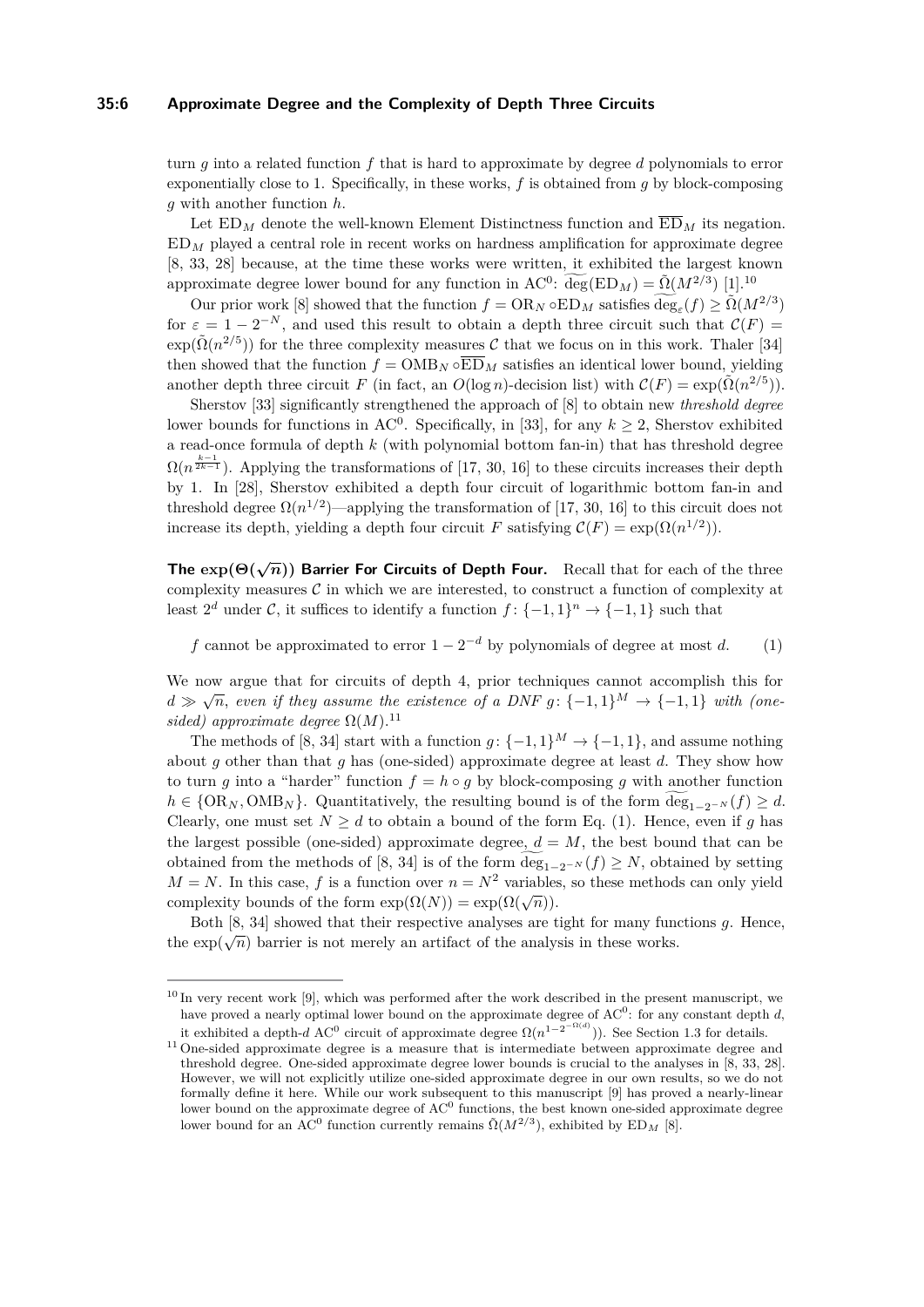Indeed, at least in the case of  $h = \text{OR}_N$ , the barrier is inherent to any method that attempts to construct an *f* satisfying Eq. [\(1\)](#page-5-3) by assuming nothing about a function  $g: \{-1,1\}^M \rightarrow \{-1,1\}$  other than that *g* has (one-sided) approximate degree at least *d*, and then block-composing *g* with *h*. To see this, first observe that if  $M \leq N$ , then for *any* function  $g: \{-1, 1\}^M \to \{-1, 1\}$ ,  $(1/N) \sum_{i=1}^N g(x_i) + (N-1)/N$  is a polynomial of degree at most  $M \leq n^{1/2}$  that approximates  $f = \text{OR}_N \circ g$  to error  $1 - 1/N$ .

Even if  $M \geq N$ , it is often the case that  $OR_N \circ g$  can be approximated to error  $1-2^{-\tilde{O}(n^{1/2})}$ by a polynomial of degree  $O(n^{1/2})$ . Indeed, many functions g with large approximate degree (such as  $ED_M$  for example) can be approximated to error  $1/3N^2$  by a *ratio*  $q_1(x)/q_2(x)$  of two polynomials of logarithmic degree and weight quasi-polynomial in *M* and *N*. One can use  $q_1, q_2$  to obtain a polynomial approximator *p* for  $f = h \circ g$  such that deg(*p*) =  $O(N \log(M \cdot N))$ . and *p* uniformly approximates *f* to error  $1 - 2^{-O(N \cdot \text{polylog}(M))}$ . We omit the details for brevity, but the construction can be found in [\[4\]](#page-12-3) (see also [\[28,](#page-14-8) Theorem 6.10]).

Sherstov [\[33,](#page-14-7) [28\]](#page-14-8) introduced sophisticated and demanding methods that can prove stronger lower bounds for constant-depth circuits than [\[8,](#page-13-2) [34\]](#page-14-14). However, his methods apply blockcomposition multiple times, and crucially exploit alternation in the circuits computing the functions being composed; hence, in the context of Eq. [\(1\)](#page-5-3), his analysis improves over [\[8,](#page-13-2) [34\]](#page-14-14) only for circuits of greater depth or bottom fan-in than considered in those works. Furthermore, in [\[28,](#page-14-8) Section 9.4] Sherstov provides a detailed discussion on barriers facing his methods. In particular, he shows that the  $\exp(\Omega(n^{1/2}))$  barrier is inherent to the class of functions he considers in [\[28\]](#page-14-8), and is not an artifact of the analysis. He does indicate that his methods might be extendable to break the  $\exp(\Omega(n^{1/2}))$  barrier by using circuits of depth 5 or greater.

### <span id="page-6-1"></span>**1.3 Subsequent Work**

Our recent works [\[9,](#page-13-10) [6\]](#page-13-11), which were performed subsequent to the work described in this manuscript, introduced a very different method for performing hardness amplification in a manner that moves beyond block-composed functions. These works amplify the *degree* of the polynomials to which the lower bounds apply, thereby obtaining optimal or nearly optimal lower bounds for many functions in  $AC<sup>0</sup>$ . In contrast, the techniques we introduce in the present manuscript amplify the *error* parameter for which the lower bounds apply. Combining the two methods to strengthen our lower bounds for depth three circuits, or circuits of larger (constant) depth, is an important direction for future work (see Section [3.3\)](#page-9-0).

# <span id="page-6-0"></span>**2 Preliminaries**

**Notation.** We work with Boolean functions  $f: \{-1, 1\}^n \to \{-1, 1\}$ , where  $-1$  corresponds to logical TRUE and +1 corresponds to logical FALSE. For a given Boolean function *f*, the function  $\bar{f} := -f$  denotes its negation. The notation [*n*] refers to the set  $\{0, 1, \ldots, n\}$ . For any  $n \in \mathbb{N}$ , fix a canonical injection  $[n] \to \{-1,1\}^{\lceil \log(n+1) \rceil}$ ; we refer to the image of any  $i \in [n]$  under this injection as the *binary representation* of *i*. All logarithms in this work are assumed to be taken in base 2.

**Decision Lists and OMB.** A *k*-decision list *D* of length *L* over the Boolean variables  $x_1, \ldots, x_n$  is represented by a list of *L* pairs  $(C_0, b_0)$ ,  $(C_1, b_1)$ ,  $\ldots$ ,  $(C_{L-1}, b_{L-1})$  and a bit  $b<sub>L</sub>$  where each  $C<sub>i</sub>$  is a conjunction of at most *k* (possibly negated) variables, and each  $b<sub>i</sub>$  is either  $-1$  or 1. Given any  $x \in \{-1,1\}^n$ , the value of  $D(x)$  is  $b_i$  if *i* is the smallest index such that  $C_i$  is made true by *x*; if no  $C_i$  is is true then  $D(x) = b_L$ .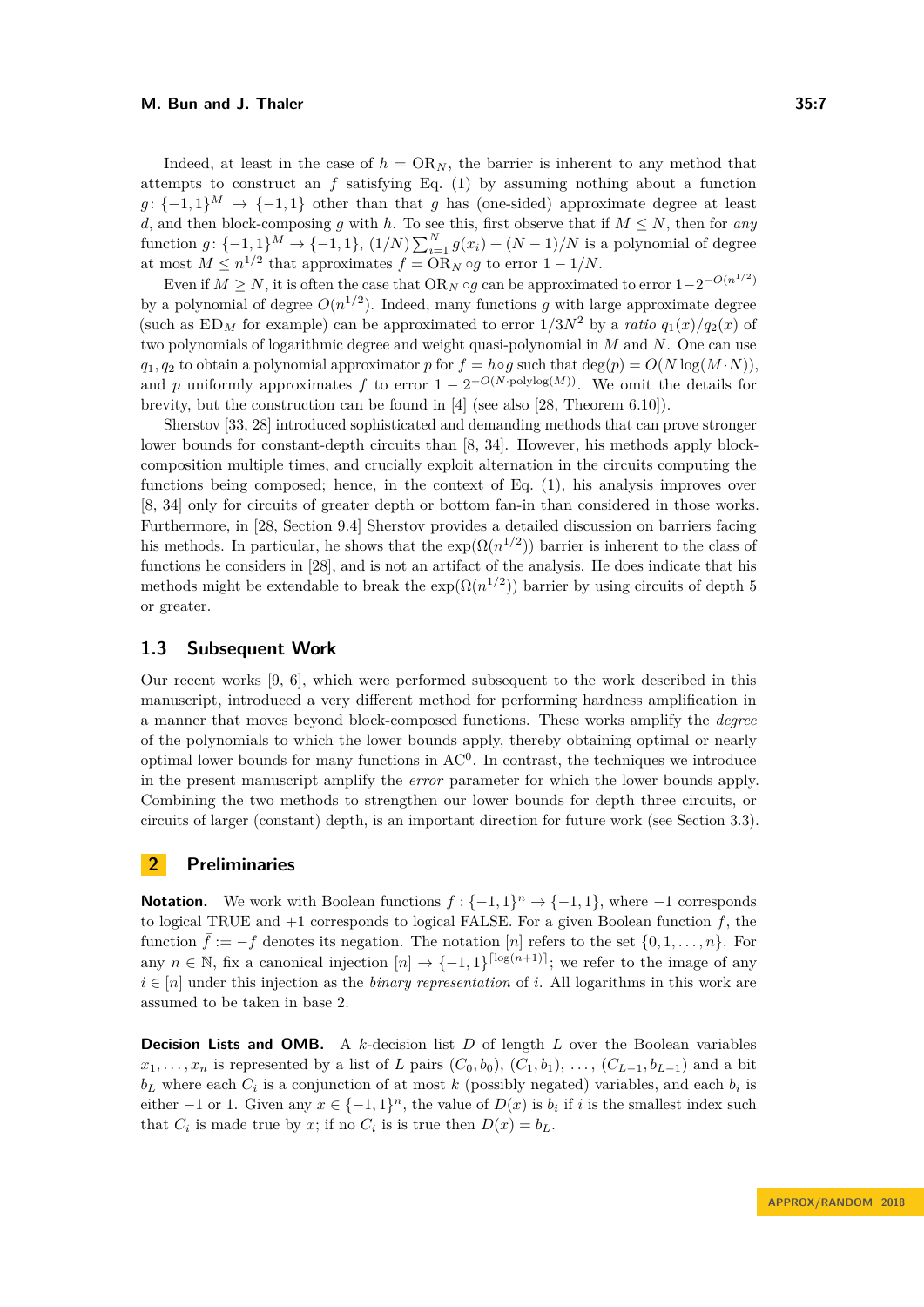#### **35:8 Approximate Degree and the Complexity of Depth Three Circuits**

Any *k*-decision list of length *L* is computed by a depth three circuit of size *O*(*L*) and bottom fan-in  $O(k)$ . Indeed, letting  $S = \{i \le L : b_i = -1\}$ , the circuit is

$$
(b_L \wedge \bar{C}_0(x) \wedge \cdots \wedge \bar{C}_{L-1}(x)) \vee \bigvee_{i \in S} (C_i(x) \wedge \bar{C}_0(x) \wedge \cdots \wedge \bar{C}_{i-1}(x)).
$$

To see that this is indeed a circuit of depth three with bottom fan-in  $O(k)$ , observe that for any conjunction  $C_i$  of width  $k$ ,  $\overline{C}_i$  is computed by a disjunction of width  $k$ .

Let OMB :  $\{-1,1\}^N \rightarrow \{-1,1\}$  denote a specific 1-decision list known as ODD-MAX-BIT, defined as follows. For  $i = 1, 2, \ldots, N$ , the conjunction  $C_i(x) = x_{N-i}$  and  $b_i = (-1)^{N-i}$ . Finally, define  $b_N = 1$ . OMB can be equivalently defined in the following manner. On input  $x = (x_1, \ldots, x_N)$ , let  $\beta(x)$  denote the largest index *i* such that  $x_i = -1$ , and let  $\beta(x) = 0$  if no such index exists. Then

$$
OMB(x_1,...,x_N) = \begin{cases} -1 \text{ if } \beta(x) \text{ is odd} \\ 1 \text{ otherwise.} \end{cases}
$$

Beigel [\[3\]](#page-12-0) showed that OMB has high approximate degree, even when the error parameter is exponentially close to 1. Specifically:

<span id="page-7-0"></span> $\triangleright$  **Theorem 3** (Beigel [\[3\]](#page-12-0)). *There exists a constant*  $c > 0$  *for which the following holds. Let*  $p(x)$  *be a polynomial of degree at most <i>d such that*  $p(x) \cdot \text{OMB}_N(x) > 0$  *for all*  $x \in$ {-1*,* 1}<sup>*N*</sup> *. Then there exists an*  $x \in \{-1, 1\}^N$  *such that*  $|p(x)| \geq 2^{cN/d^2} \cdot |p(1^N)|$ *. In particular,*  $\widetilde{deg}_{\varepsilon}(\text{OMB}_N) \geq d \text{ for some } \varepsilon = 1 - 2^{-\Omega(N/d^2)}.$ 

To prove Theorem [3,](#page-7-0) Beigel iteratively constructs a sequence of inputs  $x^0, x^1, \ldots, x^{cN/d^2}$  for which  $|p(x^{t+1})| \geq 2 \cdot |p(x^t)|$ . He obtains these inputs by repeatedly applying the following lemma, which we will also make use of directly.

<span id="page-7-2"></span>▶ **Lemma 4** (Beigel [\[3\]](#page-12-0)). Let  $d, N \in \mathbb{N}$  and let  $\ell \ge 10d^2$  such that  $N/\ell$  is an integer. Consider *the increasing family of sets*  $S_1 \subset S_2 \subset \cdots \subset S_{N/\ell} \subseteq \{-1,1\}^n$  *defined by* 

$$
S_0 = \{1^N\}, S_1 = \{x : x_i = 1 \ \forall i > \ell\}, \dots, S_t = \{x : x_i = 1 \ \forall i > \ell\}, \dots, S_{N/\ell} = \{-1, 1\}^N.
$$

*Let*  $p(x)$  *be a polynomial of degree at most <i>d such that*  $p(x) \cdot \text{OMB}_N(x) > 0$  *for all*  $x \in S_{t+1} \setminus S_t$ . *Let*  $z \in S_t$ *. Then there exists a*  $z' \in S_{t+1} \setminus S_t$  *such that*  $|p(z')| \geq 2 \cdot |p(z)|$ *.* 

# **3 Intuition and Discussion of Theorem [1](#page-2-0)**

# <span id="page-7-1"></span>**3.1 Overview of Our Function**

As mentioned in Section [1,](#page-0-1) the function *f* that we exhibit in Theorem [1](#page-2-0) is complicated to define. Hence, before formally defining *f*, we provide here some motivation for our definition. While the function we describe in this section differs from the *f* exhibited in Theorem [1,](#page-2-0) our description here highlights the main ideas underlying the construction of *f* itself.

Specifically, the function that we describe in this informal overview is a modification of the block-composed function  $\text{OMB}_N \circ \text{OR}_M$ . This is easily seen to be a sub-function of  $\text{OMB}_{2NM}$ , and in the formal statement and proof of Theorem [1,](#page-2-0) our construction relies on the function  $\text{OMB}_{2NM}$  directly. This is only for the sake of simplicity, and we remark that the proof of Theorem [1](#page-2-0) carries over when one uses the function  $\text{OMB}_N \circ \text{OR}_M$  instead. We choose to present this overview using the function  $\text{OMB}_N \circ \text{OR}_M$  for two reasons. First, reasoning about this function gives the right intuition for both our lower bound and for the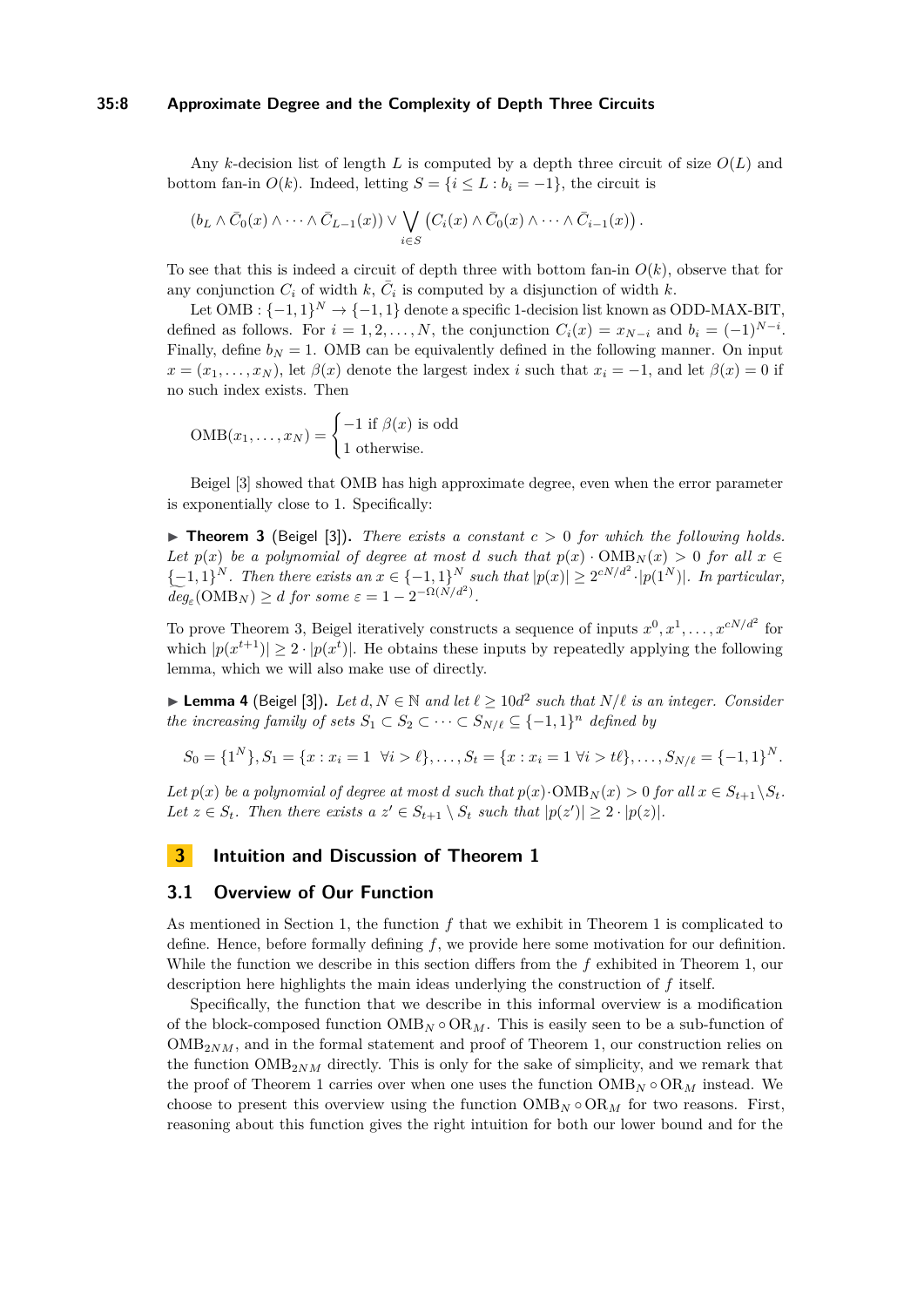approximating polynomial which it matches. Second, as discussed in Section [3.3,](#page-9-0) replacing the inner function  $OR_M$  with other functions of larger approximate degree yields natural candidates for improved lower bounds.

Recall that [\[34\]](#page-14-14) showed that  $\widetilde{\text{deg}}_{\varepsilon}(\text{OMB}_N \circ \overline{\text{ED}}_M) = \widetilde{\Omega}(M^{2/3})$  for  $\varepsilon = 1 - 2^{-N}$ . Moreover, this lower bound is essentially tight for  $\overline{OMB_N} \circ \overline{ED}_M$ : there is in fact a polynomial *p* of degree  $O(\log M)$  that approximates  $\text{OMB}_N \circ \overline{\text{ED}}_M$  to error  $\varepsilon = 1 - 2^{-O(N \log M)}$ . The methods of [\[34\]](#page-14-14) also show that  $\deg_{\varepsilon}(\text{OMB}_N \circ \text{OR}_M) = \Omega(M^{1/2})$  for  $\varepsilon = 1 - 2^{-N}$ , and there is a polynomial of degree  $O(1)$  that approximates  $\text{OMB}_N \circ \text{OR}_M$  to error  $\varepsilon = 1 - 2^{-O(N \log M)}$ .

Our goal is to modify  $\text{OMB}_N \circ \text{OR}_M$  to obtain an  $f: \{-1,1\}^n \to \{-1,1\}$  that is much harder to approximate by low-degree polynomials, while still ensuring that *f* is computed by an  $O(\log n)$  decision list. Specifically, we will require, for some large constant  $k$  and small constant  $\delta > 0$ ,  $\widetilde{\deg}_{\varepsilon}(f) = \Omega(M^{1/2-\delta})$  for  $\varepsilon = 1 - 2^{-N^k}$ .

A natural first attempt to construct such an  $f$  is to block-compose  $\text{OMB}_N \circ \text{OR}_M$  with the parity function on *k* variables. Specifically, let *k* be some constant, and consider the following function on  $k \cdot N \cdot M$  variables:  $\bigoplus_k \circ \text{OMB}_N \circ \text{OR}_M$ , where  $\oplus$  denotes the parity function. However, this function is still too easy to approximate: there is a polynomial of degree  $O(k \log M)$  that approximates  $\bigoplus_k \circ \text{OMB}_N \circ \text{OR}_M$  to error  $1 - 2^{-O(kN \log M)}$ . Indeed, letting *p* be the polynomial approximation to  $\text{OMB}_N \circ \text{OR}_M$  described above, the polynomial  $q(x_1, \ldots, x_k) := 2^{-k} \prod_{i=1}^k p(x_i)$  does the trick.

We instead define *f* to be "just different enough" from  $\oplus_k \circ \text{OMB}_N \circ \text{OR}_M$  to foil this construction of an approximating polynomial. Specifically, our *f* will first "pre-process" its input  $(x_1, \ldots, x_k)$ , before feeding it into  $\bigoplus_k \circ \text{OMB}_N \circ \text{OR}_M$ . The pre-processing step will introduce dependencies between blocks, so that an approximating polynomial for *f* will be unable to treat them independently in the manner of *q*.

In more detail, *f* will interpret its input *x* as *k* blocks,  $x_1, \ldots, x_k$  (we will refer to  $x_1, \ldots, x_k$  as "super-blocks", since each  $x_i$  will itself be interpreted as consisting of *N* blocks. which will themselves each be interpreted as consisting of *M* "sub-blocks"). For expository purposes, we focus in the remainder of this section on the case  $k = 2$ , so that there are only two super-blocks  $x_1, x_2$  (The full construction is defined inductively, and described in the full version of this work). Assume for simplicity that  $N+1$  is a power of 2. The two super-blocks will not contain the same number of bits:  $x_1$  will contain  $N \cdot M$  bits, while  $x_2$ will contain  $N \cdot M \cdot \log(N+1)$  bits. We will ultimately treat  $x_1$  as an input to  $\text{OMB}_N \circ \text{OR}_M$ ; accordingly, let us interpret  $x_1$  as consisting of  $N$  blocks, each containing  $M$  bits, so that we can write  $x_1 = (x_{1,1}, \ldots, x_{1,N}) \in \left(\{-1,1\}^M\right)^N$ . Let  $\gamma(x_1) \in \{-1,1\}^{\log N}$  be the binary representation of the largest integer *j* satisfying  $OR(x_{1,j}) = -1$ , and let  $\gamma(x_1) = 0$  if no such *j* exists. That is,  $\gamma(x_1)$  is the index of the "leading TRUE bit" that gets fed into  $\text{OMB}_N$ when evaluating  $(OMB_N \circ OR_M)(x_1)$ .

Similarly, we interpret  $x_2$  as consisting of  $N$  blocks. However, each block now contains  $M \log(N+1)$  bits, and is comprised of *M* sub-blocks, each consisting of  $\log(N+1)$  bits. Let  $EQ_{\gamma(x_1)}: \{-1,1\}^{\log(N+1)} \to \{-1,1\}$  denote the function that outputs  $-1$  if and only if its input equals  $\gamma(x_1)$ . Finally, let  $u = (u_1, \ldots u_N) \in (\{-1,1\}^M)^N$  denote the vector obtained by applying  $EQ_{\gamma(x_1)}$  to each sub-block of  $x_2$ . That is, *u* is the vector obtained by first "pre-processing" each sub-block of  $x_2$  with an "equality test"  $EQ_{\gamma(x_1)}$  that is determined by *x*1. Finally, we define

<span id="page-8-0"></span>
$$
f = ((\text{OMB}_N \circ \text{OR}_M)(x_1)) \oplus ((\text{OMB}_N \circ \text{OR}_M)(u)).
$$
\n(2)

Notice that the dependence of this pre-processing function on  $x_1$  is actually quite mild: *u* only depends on the "leading TRUE bit" that gets fed into OMB*<sup>N</sup>* when evaluating  $\text{OMB}_N \circ \text{OR}_M(x_1)$ . This mild dependence is what allows f to be computed by an  $O(\log n)$ decision list.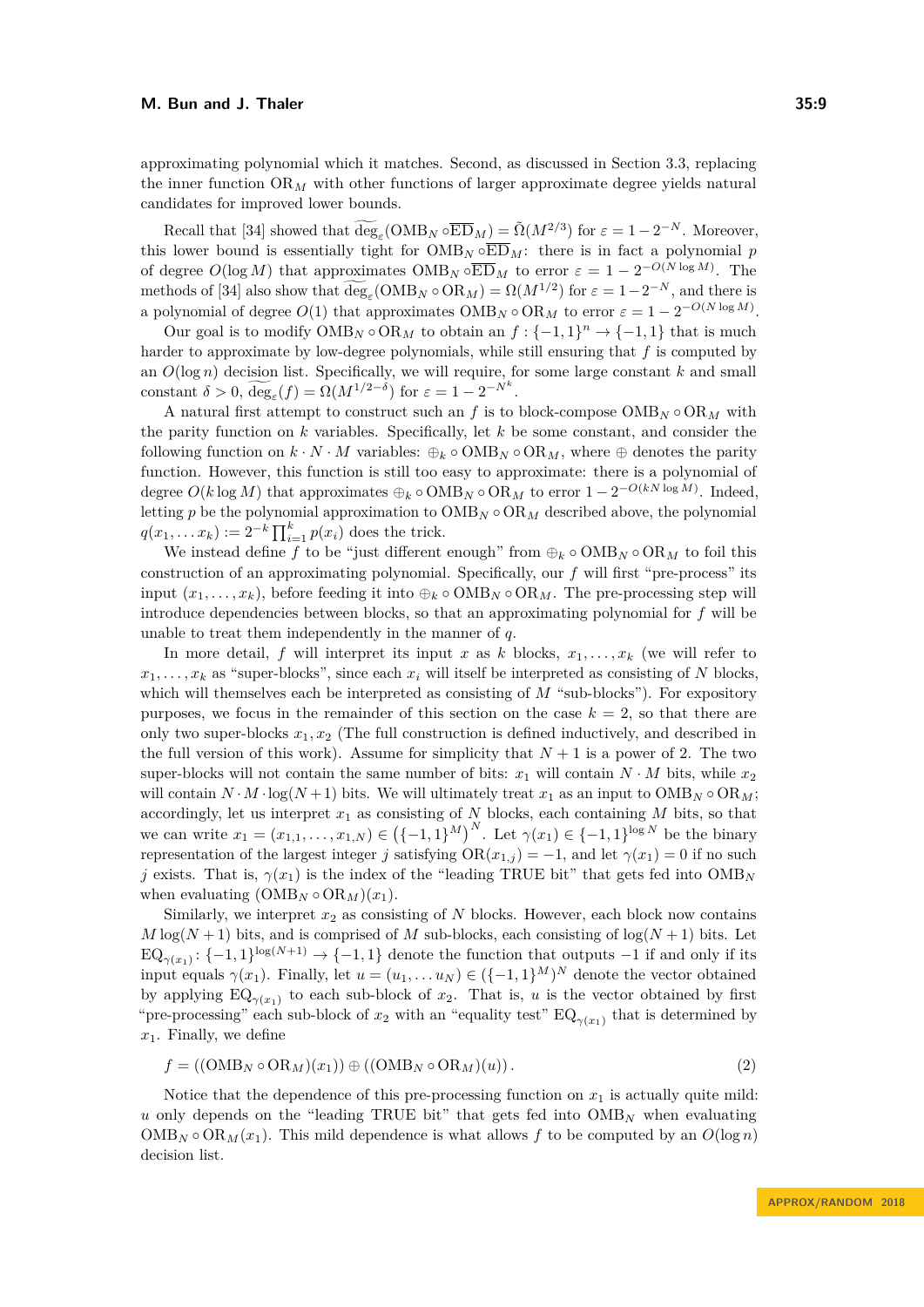#### **35:10 Approximate Degree and the Complexity of Depth Three Circuits**

It is not hard to see that an equivalent way to write *f* (that moreover helps reveal its structure as an  $O(\log n)$ -decision list) is:

<span id="page-9-1"></span>
$$
f(x_1, x_2) = \text{OMB}_{N^2 + 2N}(\text{OR}(u_1), \text{OR}(u_2), \dots, \text{OR}(u_N),
$$
  
\n
$$
\text{OR}(x_{1,1}), \text{OR}(x_{1,1}) \land \text{OR}(u_1), \text{OR}(x_{1,1}) \land \text{OR}(u_2), \dots, \text{OR}(x_{1,1}) \land \text{OR}(u_N),
$$
  
\n
$$
\vdots
$$
  
\n
$$
\text{OR}(x_{1,N}), \text{OR}(x_{1,N}) \land \text{OR}(u_1), \dots, \text{OR}(x_{1,N}) \land \text{OR}(u_N)),
$$
  
\n(3)

where *u* is defined as above. It turns out that Representation [\(2\)](#page-8-0) of *f* is useful for establishing lower bounds on the approximate degree of *f*, while Representation [\(3\)](#page-9-1) is more useful for constructing approximating polynomials for *f*, and gaining intuition about *f*. In particular, Representation [\(3\)](#page-9-1) suggests a natural method for approximating *f*: treat it as a 1-decision list over  $N^2 + 2N$  "derived" variables (and then use an optimal method of approximating 1-decision lists, which are well-understood). The proof of our lower bound (Theorem [1\)](#page-2-0) implicitly shows that this simple approach is essentially optimal. The next subsection briefly explains the details of this approximation method.

### **3.2 A Nearly Matching Upper Bound**

We begin by giving the well-known sign-representing polynomial for  $\text{OMB}_N$  itself. Define  $p: \{-1, 1\}^N \to \mathbb{R}$  via  $p(x_1, \ldots, x_N) := 1 + \sum_{i=1}^N (-2)^i \cdot (1 - x_i)/2$ .

It is easy to see that  $\text{OMB}_N(x) \cdot p(x) > 0$  for all  $x \in \{-1, 1\}^N$ , and in fact  $2^{-N-1} \cdot p(x)$ approximates  $\text{OMB}_N$  to error  $\varepsilon = 1 - 2^{-N-1}$ . We now turn to constructing an approximant for the function  $\text{OMB}_N \circ \text{OR}_M$ . Our starting point is a polynomial *q* of degree  $O(M^{1/2})$ satisfying the following two properties (cf. [\[34\]](#page-14-14)).

$$
q(x) = 0 \text{ for all } x \in \text{OR}_M^{-1}(+1). \tag{4}
$$

$$
1 \le q(x) \le 2 \text{ for all } x \in \text{OR}_M^{-1}(-1). \tag{5}
$$

Denoting an  $(N \cdot M)$ -bit input as  $(x_1, \ldots, x_N) \in \left(\{-1, 1\}^M\right)^N$ , it is easy to check that

$$
\text{OMB}_N \circ \text{OR}_M(x_1, \dots, x_N) = \text{sgn}(g(x_1, \dots, x_N)), \text{ where } g(x_1, \dots, x_N) = 1 + \sum_{i=1}^N (-3)^i \cdot q(x_i).
$$

In fact,  $3^{-N-1} \cdot g(x)$  approximates  $\text{OMB}_N \circ \text{OR}_M$  to error  $1 - 3^{-N-1}$ , and has degree equal to that of *q*. Recall (cf. Eq. [\(3\)](#page-9-1)) that in the case  $k = 2$ , our function can be written as

 $\text{OMB}_{N^2+2N}(\text{OR}(u_1), \text{OR}(u_2), \ldots, \text{OR}(x_{1,N}) \wedge \text{OR}(u_N)).$ 

Using techniques similar to the above, one can obtain a degree  $\tilde{O}(M^{1/2} \log N)$  polynomial that approximates this function to error  $1 - 2^{-O(N^2)}$ . Our lower bound shows this approximation is essentially optimal.

# <span id="page-9-0"></span>**3.3 Prospects for Further Improved Lower Bounds**

Fix a small constant  $\delta > 0$  and large constant  $\Gamma > 0$ . A remarkable feature of the function *f* exhibited in Theorem [1](#page-2-0) is that it simultaneously satisfies the following three properties: It has threshold degree  $O(\log n)$ .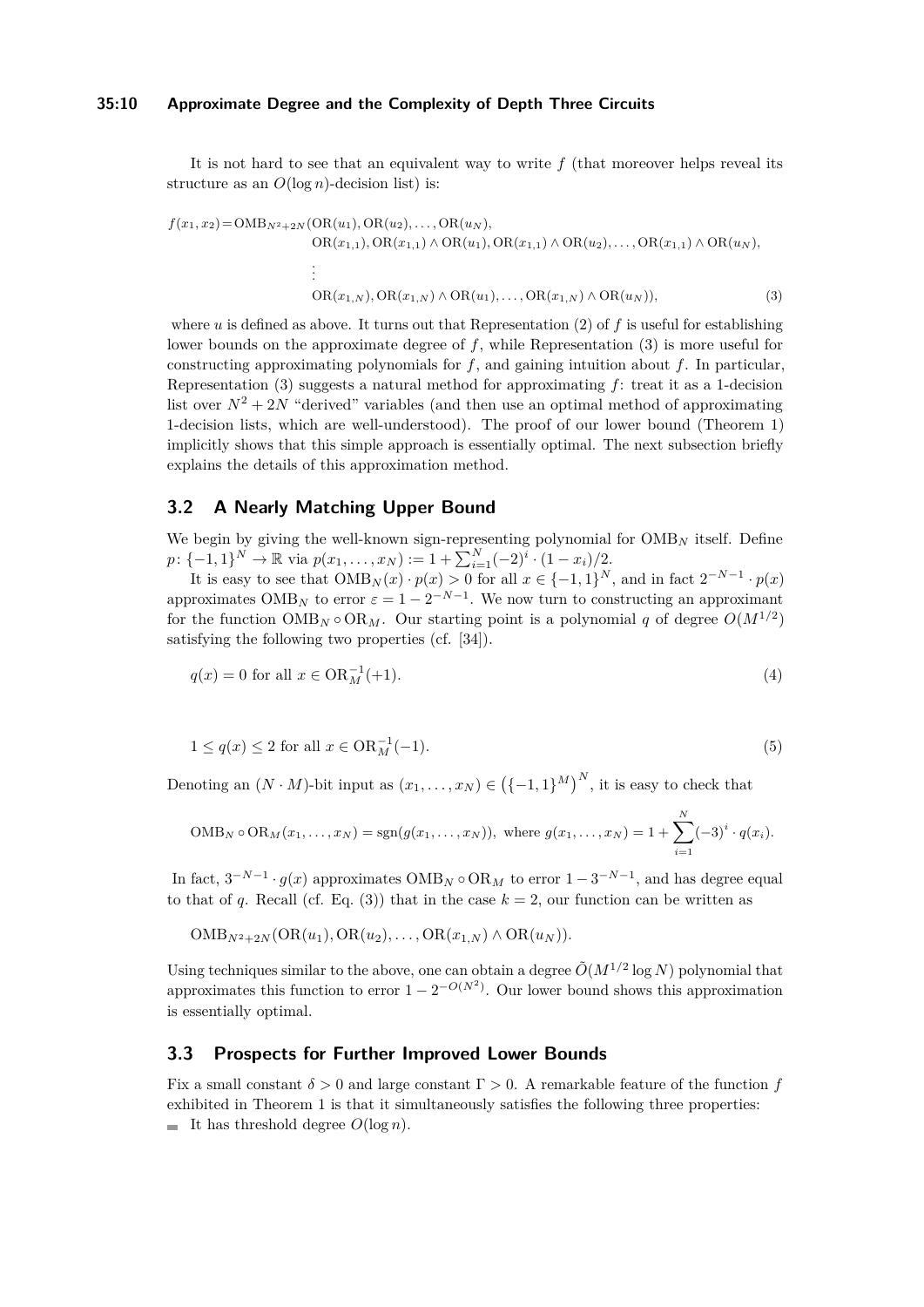It has approximate degree  $\tilde{\Theta}(n^{1/2})$ .

It has  $\varepsilon$ -approximate degree  $\Omega(n^{1/2-\delta})$  for  $\varepsilon = 1 - 2^{-n^{\Gamma}}$ .  $\overline{a}$ 

Hence, while *f* has very low threshold degree, it is essentially as hard to approximate *f* to error *super-exponentially* close to 1 (i.e., error as large as  $1 - 2^{-n^{\Gamma}}$  for any constant Γ *>* 0), as it is to approximate to error 1*/*3. To the best of our knowledge, ours is the first known function to exhibit these properties.

Clearly, improving the degree bound in Theorem [1](#page-2-0) to be polynomially larger than  $\Omega(n^{1/2})$ will require considering functions of approximate degree larger than  $\Omega(n^{1/2})$ . A natural approach is to simply replace the function OR*<sup>M</sup>* appearing in the construction of Section [3.1](#page-7-1) with a function of approximate degree polynomially larger than  $\Omega(M^{1/2})$ .

For example, for any constant depth  $d > 0$ , our recent work [\[9\]](#page-13-10) identifies a depth- $d$  AC<sup>0</sup> circuit  $F_d$  with approximate degree  $\Omega(n^{1-2^{-\Omega(d)}})$ . We conjecture that for any constant  $\delta > 0$ , replacing OR<sub>M</sub> with  $F_d$  (for sufficiently large  $d(\delta)$ ) in the construction of Section [3.1](#page-7-1) yields a function of complexity  $\exp(\Omega(n^{1-\delta}))$ . This would imply a nearly optimal lower bound on the complexity of  $AC<sup>0</sup>$  under each of the complexity measures considered in this work.

# **4 Proof of Theorem [1](#page-2-0)**

The proof of Theorem [1](#page-2-0) is lengthy and technical, and deferred to the full version of this work. Here we consider an easier statement, the proof of which is much cleaner, while still capturing the main ideas of the general case.

#### **4.1 Simplified Statement and its Proof**

The function *f* that we exhibit in Theorem [1](#page-2-0) is defined over *k* "superblocks", where *k* is an arbitrarily large constant (see Section [3.1](#page-7-1) for motivation for the superblock terminology). Here, we consider the simpler case of exactly  $k = 2$  superblocks.

**Notation.** Recall (cf. Section [2\)](#page-6-0) that for  $x = (x_1, \ldots, x_N) \in \{-1, 1\}^N$ ,  $\beta(x)$  denotes the largest index  $i = 1, ..., N$  such that  $x_i = -1$  (or  $\beta(x) = 0$  if none exists). Assume for simplicity that  $N+1$  is a power of two. Given an input  $(x, y) \in \{-1, 1\}^N \times (\{-1, 1\}^{\log(N+1)})^N$ , we interpret *y* as consisting of *N* blocks  $y_1, \ldots, y_N$ , each consisting of  $\log(N + 1)$  bits. Let  $EQ_{\beta(x)}$ : {-1*,* 1}<sup>log(*N*+1)</sup> → {-1*,* 1} denote the function that outputs -1 if and only if its input equals the binary representation of  $\beta(x)$ . Finally, let  $u = (u_1, \dots, u_N) \in \{-1, 1\}^N$ denote the vector obtained by applying  $EQ_{\beta(x)}$  to each block of *y*. That is, *u* is the vector obtained by first "pre-processing" each block of *y* with an "equality test"  $EQ_{\beta(x)}$  that is determined by *x*.

**Function Definition.** Define *F* via:

$$
F(x,y) = \text{OMB}_N(x_1,\ldots,x_N) \oplus \text{OMB}_N(u_1(x,y_1),\ldots,u_N(x,y_N))
$$
\n
$$
(6)
$$

 $= \text{OMB}_N(x_1, \ldots, x_N) \oplus \text{OMB}_N(\text{EQ}_{\beta(x)}(y_1), \ldots, \text{EQ}_{\beta(x)}(y_N)).$  (7)

<span id="page-10-0"></span>**Proposition 5.** *There exists a constant c for which the following holds. Let*  $d, n \in \mathbb{N}$  *where*  $n = N + N \log(N + 1)$ *. Let p be a polynomial of degree at most <i>d such that*  $|p(x, y)| \geq 1$  *and*  $p(x, y) \cdot F(x, y) > 0$  *for all*  $(x, y) \in \{-1, 1\}^n$ . Then there exists an  $(x, y) \in \{-1, 1\}^n$  such *that*  $|p(x, y)| \ge 2^{(cN/d^2)^2}$ .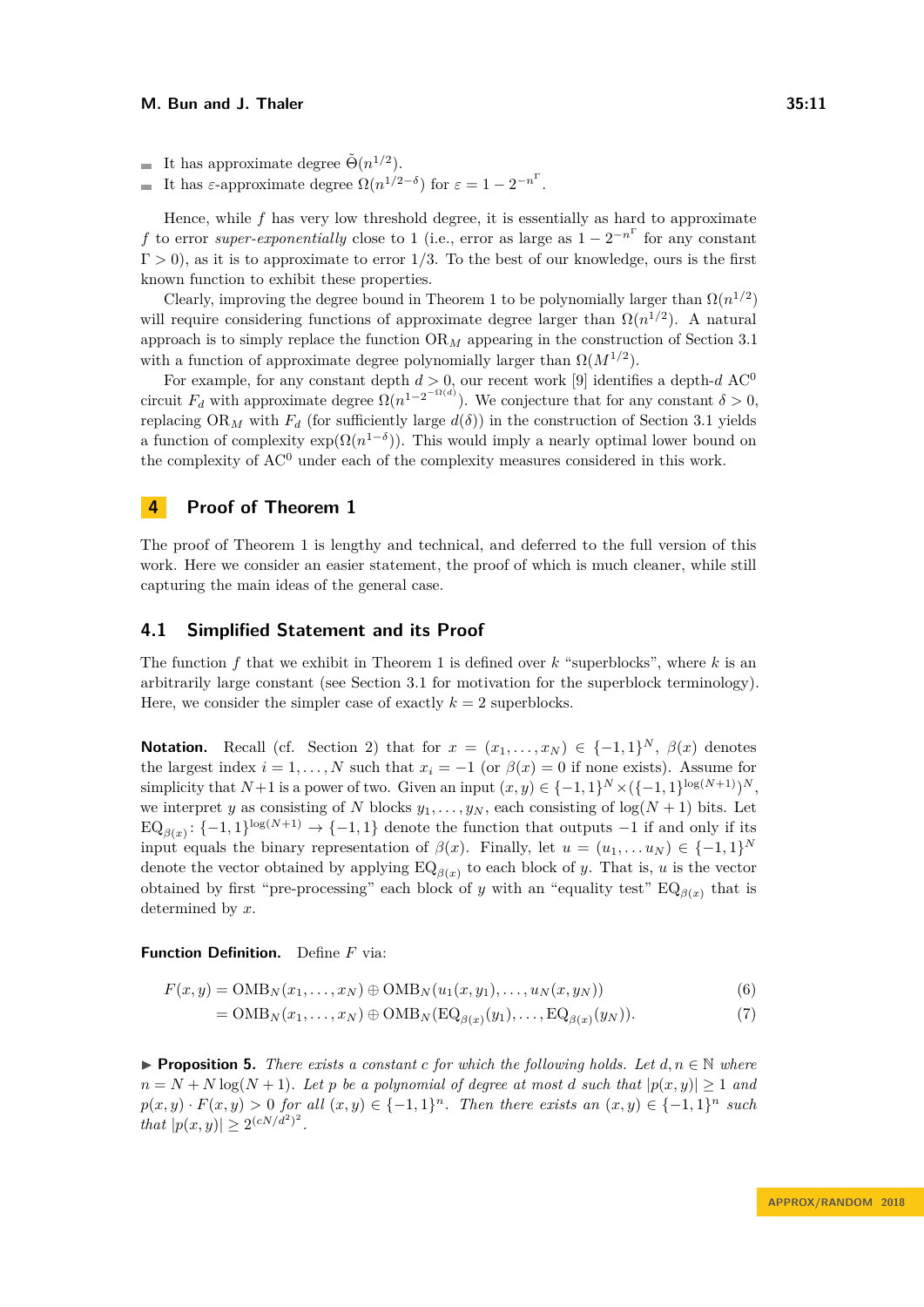#### **35:12 Approximate Degree and the Complexity of Depth Three Circuits**

To ease notation below, we will identify each block  $y_i \in \{-1,1\}^{\log(N+1)}$  with the number in  $[N]$  for which  $y_i$  is the binary representation. That is, while we will write each  $y_i$  as though it were a number  $0, 1, \ldots, N$ , it should always be thought of as the binary string representing that number.

**Proof Idea.** Let  $p(x, y)$  be a polynomial of degree at most *d* that agrees with *F* in sign. Building on Beigel's proof of Theorem [3,](#page-7-0) we iteratively apply Lemma [4](#page-7-2) to construct a sequence of inputs to the polynomial  $p$ , such that evaluating  $p$  on each point yields a value of (at least) twice the magnitude of the previous evaluation. By choosing these inputs carefully (and crucially exploiting the "pre-processing" step in the definition of  $F_2$  that transforms *y* into the vector  $u(x, y)$ , before feeding it into  $\text{OMB}_N$ ), we can apply Lemma [4](#page-7-2) a total of  $(cN/d^2)^2$  times. This is a quadratic improvement over the number of times Beigel is able to apply Lemma [4](#page-7-2) to OMB*<sup>N</sup>* itself. Podolskii [\[24\]](#page-14-1) used related ideas to obtain a lower bound for a different function, but we are able to avoid the significant quantitative losses that are inherent to his approach.

In more detail, recall that Beigel's lower bound argument (cf. Theorem [3\)](#page-7-0) for OMB*<sup>N</sup>* started with the input  $x^0 = 1^N$ , and iteratively applied Lemma [4](#page-7-2) to obtain inputs  $x^1, \ldots,$  $x^{cN/d^2}$  such that  $|p(x^t)| \geq 2|p(x^{t-1})|$  for all  $t \geq 1$ . Roughly speaking, the first input to *F* that we construct is a point  $(x^1, y^0)$  such that  $u(x^1, y^0) = 1^N$  and the last  $N - 10d^2$ bits of  $x^1$  are all set to 1. Since  $u(x^1, y^0)$  is fed into  $\text{OMB}_N$  in the definition of *F*, we are able to apply Beigel's argument (Theorem [3\)](#page-7-0) to obtain an input  $(x^1, y^1)$  such that  $|p(x^1, y^1)| \geq 2^{cn/d^2} \cdot |p(x^1, y^0)|$ . We then "use" the second block of  $10d^2$  bits of the first superblock to "clean up" *u*, in the following sense: we find an  $x^2$  whose last  $N - 20d^2$  bits are all equal to 1, such that  $u(x^2, y^1) = 1^N$  and  $|p(x^2, y^1)| \ge |p(x^1, y^1)|$ . This enables us to apply Beigel's argument (Theorem [3\)](#page-7-0) a second time, finding an input  $(x^2, y^2)$  such that  $|p(x^2, y^2)| \geq 2^{cn/d^2} \cdot |p(x^1, y^1)|$ . We then use the third  $10d^2$  bits of the first superblock to "clean up" *u* yet again, and repeat. We can continue the argument until we have "used up" all the bits of the first superblock, at which point we have obtained the desired lower bound.

**Proof of Proposition [5.](#page-10-0)** Let  $\ell = 10d^2$  and consider the increasing family of sets  $S_0 \subset S_1 \subset$  $\cdots \subset S_{N/\ell} \subseteq \{-1,1\}^N$  defined as in Lemma [4.](#page-7-2) Let p be a polynomial of degree at most *d* such that  $p(x, y) \cdot F(x, y) > 0$  for all  $(x, y) \in \{-1, 1\}^n$ . We iteratively construct a sequence of inputs  $(x^0, y^0), (x^1, y^1), \ldots, (x^{N/\ell}, y^{N/\ell})$  to *p* such that:

- Each  $x^t \in S_t$  and each  $y^t \in [t\ell]^N$ ,
- $|p(x^0, y^0)| \ge 1$ , and

 $|p(x^{t+1}, y^{t+1})| \geq 2^{cN/d^2} \cdot |p(x^t, y^t)|$  for each  $t = 0, \ldots, N/\ell - 1$ .

At the conclusion of this process, we obtain an input  $(x^{N/\ell}, y^{N/\ell})$  such that  $|p(x^{N/\ell}, y^{N/\ell})| \ge$  $2^{(cN/d^2)^2}$ .

We may take as the first input  $(x^0, y^0)$  the point  $(1^N, 0^N)$ . We construct the remaining inputs  $(x^t, y^t)$  iteratively. The following claim formalizes this iterative process.

<span id="page-11-0"></span> $\blacktriangleright$  **Claim 6.** Let p be a polynomial of degree at most *d* and suppose  $p(x, y) \cdot F(x, y) > 0$  for all  $(x, y) \in \{-1, 1\}^n$ . Let  $(x^t, y^t)$  be an input with  $x^t \in S_t$  and  $y^t \in [t\ell]^N$ . Then there exists an input  $(x^{t+1}, y^{t+1})$  such that  $|p(x^{t+1}, y^{t+1})| \geq 2^{cN/d^2} \cdot |p(x^t, y^t)|$ , where  $x^{t+1} \in S_{t+1}$  and  $y^{t+1} \in [(t+1)\ell]^N$ .

**Proof.** We prove the claim in two steps. First, we show that there exists an  $x^{t+1} \in S_{t+1}$ for which  $|p(x^{t+1}, y^t)| \geq |p(x^t, y^t)|$ . Second, we show that there exists a  $y^{t+1} \in [(t+1)]$  $(1)$  $\ell$ <sup>*N*</sup> such that  $|p(x^{t+1}, y^{t+1})| \geq 2^{cN/d^2} \cdot |p(x^{t+1}, y^t)|$ . Putting these steps together yields  $|p(x^{t+1}, y^{t+1})| \geq 2^{cN/d^2} \cdot |p(x^t, y^t)|.$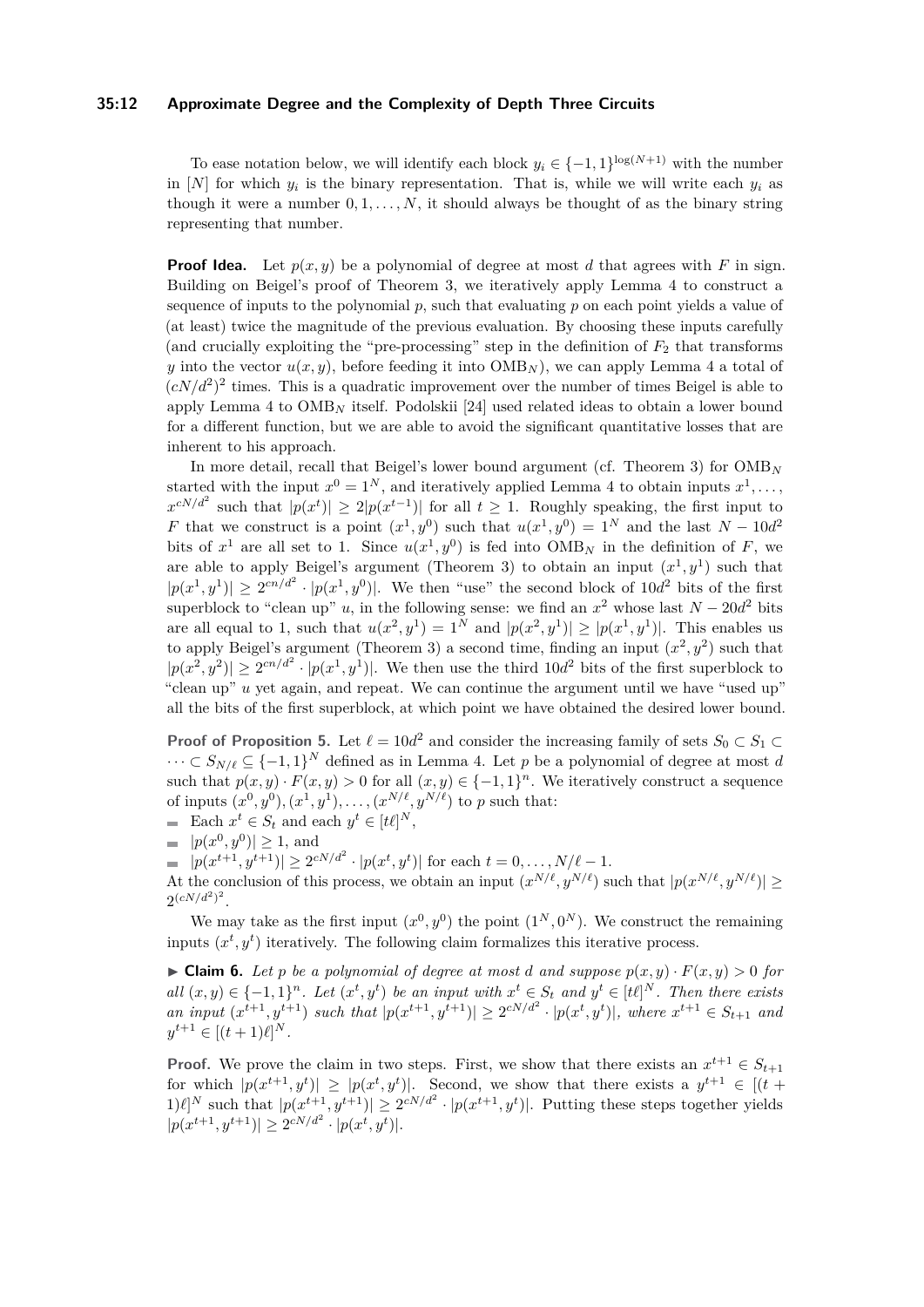**Step 1.** We examine the function  $F(x, y^t)$  (viewed as a function only of *x*). By construction, each block  $y_i^t \leq t\ell$ . Thus,  $EQ_{\beta(x)}(y_i^t) = 1$  for all  $x \in S_{t+1} \setminus S_t$ , and hence

 $\text{OMB}_N(\text{EQ}_{\beta(x)}(y_1^t), \ldots, \text{EQ}_{\beta(x)}(y_N^t)) = \text{OMB}_N(1^N) = 1$ 

for all such inputs. As a result,  $F(x, y^t) = \text{OMB}_N(x)$  whenever  $x \in S_{t+1} \setminus S_t$ .

Now consider the polynomial  $q: \{-1,1\}^N \to \mathbb{R}$  defined by  $q(x) = p(x, y^t)$ . Then  $q(x) \cdot \text{OMB}_N(x) > 0$  for all  $x \in S_{t+1} \setminus S_t$ . By assumption,  $x^t \in S_t$ . Thus, by Lemma [4,](#page-7-2) there exists an  $x^{t+1} \in S_{t+1}$  such that  $|q(x^{t+1})| \geq 2 \cdot |q(x^t)|$ . Unpacking the definition of *q*, we see that in particular,  $|p(x^{t+1}, y^t)| \geq |p(x^t, y^t)|$ .

**Step 2.** We now show that there exists a  $y^{t+1} \in [(t+1)\ell]^N$ , such that  $|p(x^{t+1}, y^{t+1})| \ge$  $2^{cN/d^2} \cdot |p(x^{t+1}, y^t)|$ . For  $w \in \{-1, 1\}^N$ , define the string  $y_w$  by  $(y_w)_i = \beta(x^{t+1})$  if  $w_i = -1$ and  $(y_w)_i = y_i^t$  if  $w_i = 1$ . Note that since  $\beta(x^{t+1}) \leq (t+1)\ell$  and each  $y_i^t \in [t\ell]$ , we have that  $y_w \in [(t+1)\ell]^N$  for every  $w \in \{-1,1\}^N$ . Consider the function  $E: \{-1,1\}^N \to \{-1,1\}$ defined by  $E(w) := F(x^{t+1}, y_w)$ , and observe that

 $E(w) = \text{OMB}_N(x^{t+1}) \oplus \text{OMB}_N(w).$ 

Now consider the polynomial  $r(w) := p(x^{t+1}, y_w)$ . Observe that  $y_w$  is an affine function of *w*, i.e., we can write

$$
r(w) = p\left(x^{t+1}, \left(\frac{1-w_1}{2}\right) \cdot \beta(x^{t+1}) + \left(\frac{1+w_1}{2}\right) \cdot y_1^t, \dots, \left(\frac{1-w_N}{2}\right) \cdot \beta(x^{t+1}) + \left(\frac{1+w_N}{2}\right) \cdot y_N^t\right).
$$

Thus *r* is a polynomial with deg  $r \leq \text{deg } p \leq d$ . Moreover,  $r(w) \cdot E(w) > 0$  for all  $w \in \{-1,1\}^N$ . Since *E* is either the function  $\text{OMB}_N$  or its negation, we conclude by Theorem [3](#page-7-0) that there exists a  $w^*$  such that  $|r(w^*)| \geq 2^{cN/d^2} \cdot |r(1^N)|$ . Setting  $y^{t+1} := y_{w^*}$ thus yields

$$
|p(x^{t+1}, y^{t+1})| = |r(w^*)| \ge 2^{cN/d^2} \cdot |r(1^N)| = 2^{cN/d^2} \cdot |p(x^{t+1}, y^t)|,
$$

as we wanted to show.

With Claim [6](#page-11-0) established, we conclude the proof of Proposition [5.](#page-10-0)

#### **References**

- <span id="page-12-2"></span>**1** Scott Aaronson and Yaoyun Shi. Quantum lower bounds for the collision and the element distinctness problems. *J. ACM*, 51(4):595–605, 2004. [doi:10.1145/1008731.1008735](http://dx.doi.org/10.1145/1008731.1008735).
- <span id="page-12-4"></span>**2** László Babai, Peter Frankl, and Janos Simon. Complexity classes in communication complexity theory (preliminary version). In *27th Annual Symposium on Foundations of Computer Science, Toronto, Canada, 27-29 October 1986*, pages 337–347. IEEE Computer Society, 1986. [doi:10.1109/SFCS.1986.15](http://dx.doi.org/10.1109/SFCS.1986.15).
- <span id="page-12-0"></span>**3** Richard Beigel. Perceptrons, PP, and the Polynomial Hierarchy. *Computational Complexity*, 4:339–349, 1994. [doi:10.1007/BF01263422](http://dx.doi.org/10.1007/BF01263422).
- <span id="page-12-3"></span>**4** Richard Beigel, Nick Reingold, and Daniel A. Spielman. PP is closed under intersection. *J. Comput. Syst. Sci.*, 50(2):191–202, 1995. [doi:10.1006/jcss.1995.1017](http://dx.doi.org/10.1006/jcss.1995.1017).
- <span id="page-12-1"></span>**5** Harry Buhrman, Nikolai K. Vereshchagin, and Ronald de Wolf. On computation and communication with small bias. In *22nd Annual IEEE Conference on Computational Complexity (CCC 2007), 13-16 June 2007, San Diego, California, USA*, pages 24–32. IEEE Computer Society, 2007. [doi:10.1109/CCC.2007.18](http://dx.doi.org/10.1109/CCC.2007.18).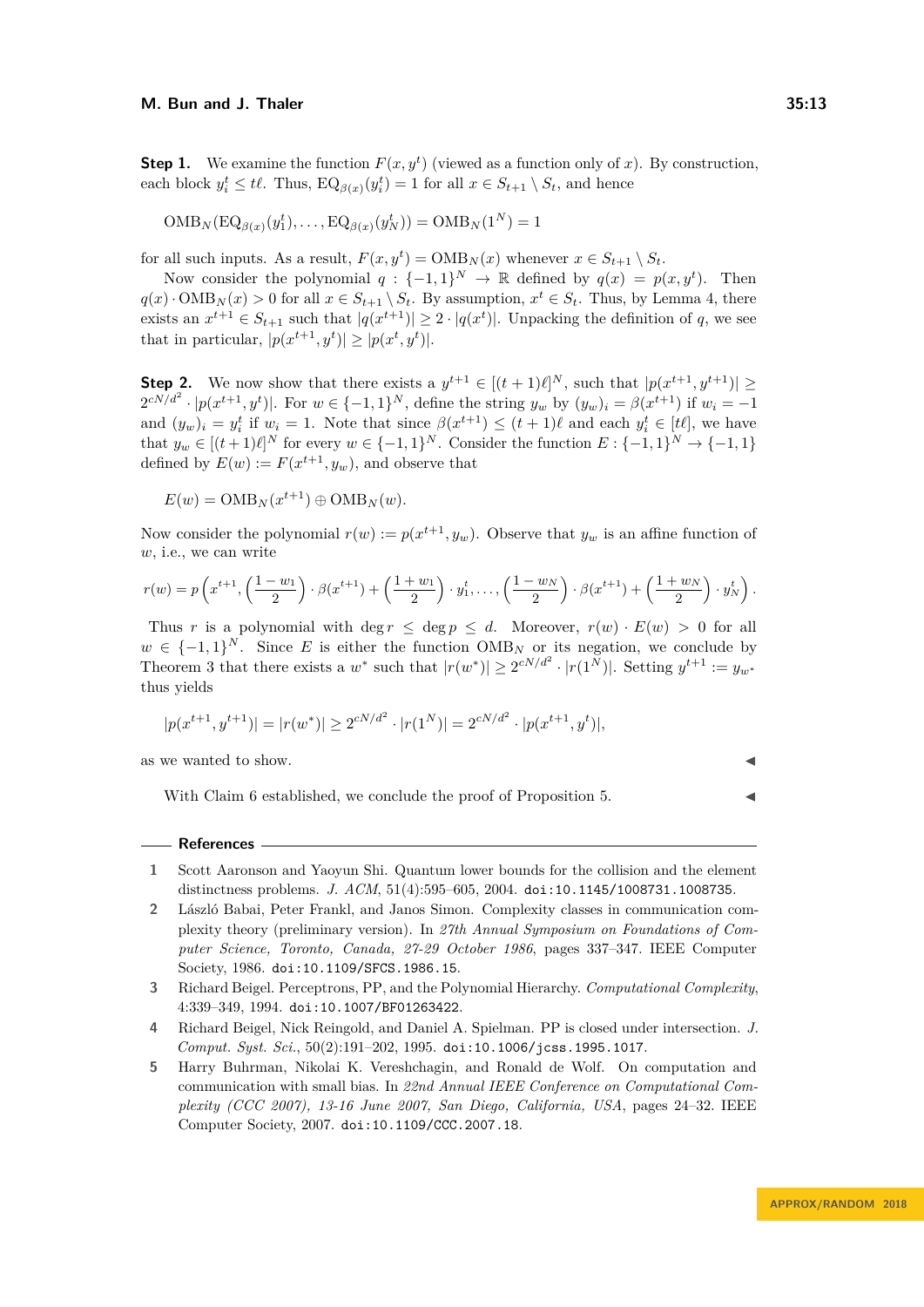### **35:14 Approximate Degree and the Complexity of Depth Three Circuits**

- <span id="page-13-11"></span>**6** Mark Bun, Robin Kothari, and Justin Thaler. The polynomial method strikes back: Tight quantum query bounds via dual polynomials. In *Symposium on Theory of Computing (STOC)*, pages 297–310. ACM, 2018. [doi:10.1145/3188745.3188784](http://dx.doi.org/10.1145/3188745.3188784).
- <span id="page-13-8"></span>**7** Mark Bun and Justin Thaler. Dual lower bounds for approximate degree and markovbernstein inequalities. In Fedor V. Fomin, Rusins Freivalds, Marta Z. Kwiatkowska, and David Peleg, editors, *ICALP (1)*, volume 7965 of *Lecture Notes in Computer Science*, pages 303–314. Springer, 2013. [doi:10.1007/978-3-642-39206-1\\_26](http://dx.doi.org/10.1007/978-3-642-39206-1_26).
- <span id="page-13-2"></span>**8** Mark Bun and Justin Thaler. Hardness amplification and the approximate degree of constant-depth circuits. In Magnús M. Halldórsson, Kazuo Iwama, Naoki Kobayashi, and Bettina Speckmann, editors, *Automata, Languages, and Programming - 42nd International Colloquium, ICALP 2015, Kyoto, Japan, July 6-10, 2015, Proceedings, Part I*, volume 9134 of *Lecture Notes in Computer Science*, pages 268–280. Springer, 2015. Full version available at <http://eccc.hpi-web.de/report/2013/151>. [doi:10.1007/978-3-662-47672-7\\_22](http://dx.doi.org/10.1007/978-3-662-47672-7_22).
- <span id="page-13-10"></span>**9** Mark Bun and Justin Thaler. A nearly optimal lower bound on the approximate degree of AC0. In *58th IEEE Annual Symposium on Foundations of Computer Science, FOCS 2017, Berkeley, CA, USA, October 15-17, 2017*, pages 1–12, 2017. [doi:10.1109/FOCS.2017.10](http://dx.doi.org/10.1109/FOCS.2017.10).
- <span id="page-13-14"></span>**10** Mikael Goldmann, Johan Håstad, and Alexander A. Razborov. Majority gates VS. general weighted threshold gates. *Computational Complexity*, 2:277–300, 1992. [doi:10.1007/](http://dx.doi.org/10.1007/BF01200426) [BF01200426](http://dx.doi.org/10.1007/BF01200426).
- <span id="page-13-6"></span>**11** Mika Göös, Toniann Pitassi, and Thomas Watson. The landscape of communication complexity classes. In *43rd International Colloquium on Automata, Languages, and Programming, ICALP 2016, July 11-15, 2016, Rome, Italy*, pages 86:1–86:15, 2016. [doi:](http://dx.doi.org/10.4230/LIPIcs.ICALP.2016.86) [10.4230/LIPIcs.ICALP.2016.86](http://dx.doi.org/10.4230/LIPIcs.ICALP.2016.86).
- <span id="page-13-15"></span>**12** András Hajnal, Wolfgang Maass, Pavel Pudlák, Mario Szegedy, and György Turán. Threshold circuits of bounded depth. *J. Comput. Syst. Sci.*, 46(2):129–154, 1993. [doi:10.1016/](http://dx.doi.org/10.1016/0022-0000(93)90001-D) [0022-0000\(93\)90001-D](http://dx.doi.org/10.1016/0022-0000(93)90001-D).
- <span id="page-13-0"></span>**13** Hartmut Klauck. Lower bounds for quantum communication complexity. *SIAM J. Comput.*, 37(1):20–46, 2007. [doi:10.1137/S0097539702405620](http://dx.doi.org/10.1137/S0097539702405620).
- <span id="page-13-7"></span>**14** Adam R. Klivans and Rocco A. Servedio. Learning DNF in time  $2^{\tilde{O}(n^{1/3})}$ . *J. Comput. Syst. Sci.*, 68(2):303–318, 2004. [doi:10.1016/j.jcss.2003.07.007](http://dx.doi.org/10.1016/j.jcss.2003.07.007).
- <span id="page-13-5"></span>**15** Adam R. Klivans and Rocco A. Servedio. Toward attribute efficient learning of decision lists and parities. *Journal of Machine Learning Research*, 7:587–602, 2006. URL: [http:](http://www.jmlr.org/papers/v7/klivans06a.html) [//www.jmlr.org/papers/v7/klivans06a.html](http://www.jmlr.org/papers/v7/klivans06a.html).
- <span id="page-13-4"></span>**16** Matthias Krause. On the computational power of boolean decision lists. *Computational Complexity*, 14(4):362–375, 2006. [doi:10.1007/s00037-005-0203-0](http://dx.doi.org/10.1007/s00037-005-0203-0).
- <span id="page-13-3"></span>**17** Matthias Krause and Pavel Pudlák. On the computational power of depth-2 circuits with threshold and modulo gates. *Theor. Comput. Sci.*, 174(1-2):137–156, 1997. [doi:10.1016/](http://dx.doi.org/10.1016/S0304-3975(96)00019-9) [S0304-3975\(96\)00019-9](http://dx.doi.org/10.1016/S0304-3975(96)00019-9).
- <span id="page-13-13"></span>**18** Matthias Krause and Pavel Pudlák. Computing boolean functions by polynomials and threshold circuits. *Computational Complexity*, 7(4):346–370, 1998. [doi:10.1007/](http://dx.doi.org/10.1007/s000370050015) [s000370050015](http://dx.doi.org/10.1007/s000370050015).
- <span id="page-13-9"></span>**19** Troy Lee. A note on the sign degree of formulas. *arXiv*, abs/0909.4607, 2009. [arXiv:](http://arxiv.org/abs/0909.4607) [0909.4607](http://arxiv.org/abs/0909.4607).
- <span id="page-13-1"></span>**20** Nati Linial and Adi Shraibman. Learning complexity vs. communication complexity. In *Proceedings of the 23rd Annual IEEE Conference on Computational Complexity, CCC 2008, 23-26 June 2008, College Park, Maryland, USA*, pages 53–63. IEEE Computer Society, 2008. [doi:10.1109/CCC.2008.28](http://dx.doi.org/10.1109/CCC.2008.28).
- <span id="page-13-12"></span>**21** Nick Littlestone. Learning quickly when irrelevant attributes abound: A new linearthreshold algorithm. *Machine Learning*, 2(4):285–318, 1987. [doi:10.1007/BF00116827](http://dx.doi.org/10.1007/BF00116827).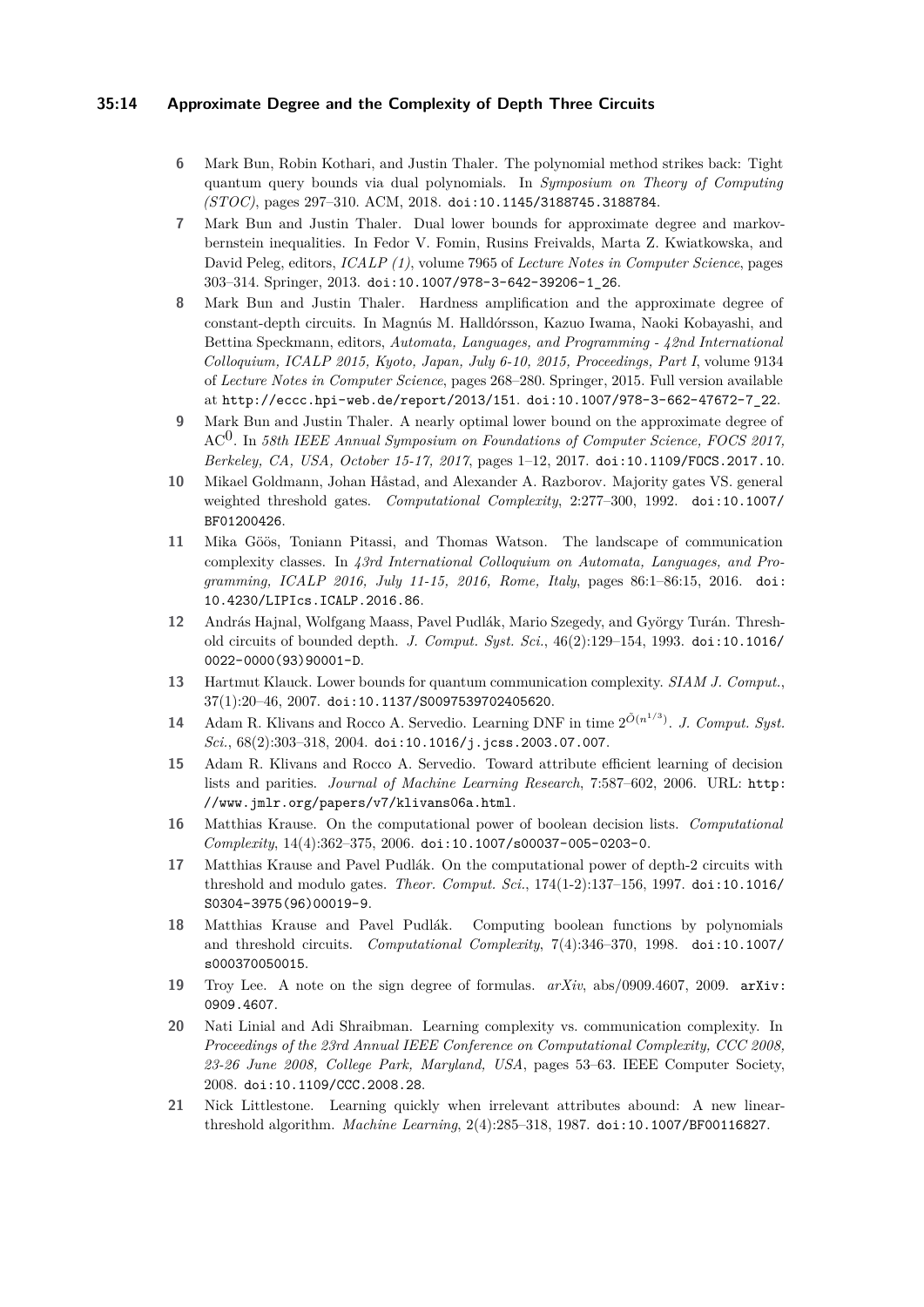- <span id="page-14-9"></span>**22** Marvin Minsky and Seymour Papert. *Perceptrons - an introduction to computational geometry*. MIT Press, 1969.
- <span id="page-14-11"></span>**23** Noam Nisan. The communication complexity of threshold gates. In *Combinatorics, Paul Erdos is Eighty*, pages 301–315, 1994.
- <span id="page-14-1"></span>**24** Vladimir V. Podolskii. A uniform lower bound on weights of perceptrons. In Edward A. Hirsch, Alexander A. Razborov, Alexei L. Semenov, and Anatol Slissenko, editors, *Computer Science - Theory and Applications, Third International Computer Science Symposium in Russia, CSR 2008, Moscow, Russia, June 7-12, 2008, Proceedings*, volume 5010 of *Lecture Notes in Computer Science*, pages 261–272. Springer, 2008. [doi:](http://dx.doi.org/10.1007/978-3-540-79709-8_27) [10.1007/978-3-540-79709-8\\_27](http://dx.doi.org/10.1007/978-3-540-79709-8_27).
- <span id="page-14-10"></span>**25** Vladimir Vladimirovich Podolskii. Perceptrons of large weight. *Problems of Information Transmission*, 45(1):46–53, 2009.
- <span id="page-14-3"></span>**26** Ronald L. Rivest. Learning decision lists. *Machine Learning*, 2(3):229–246, 1987. [doi:](http://dx.doi.org/10.1007/BF00058680) [10.1007/BF00058680](http://dx.doi.org/10.1007/BF00058680).
- <span id="page-14-5"></span>**27** Rocco A. Servedio, Li-Yang Tan, and Justin Thaler. Attribute-efficient learning and weightdegree tradeoffs for polynomial threshold functions. In Shie Mannor, Nathan Srebro, and Robert C. Williamson, editors, *COLT*, volume 23 of *JMLR Proceedings*, pages 14.1–14.19. JMLR.org, 2012. URL: [http://www.jmlr.org/proceedings/papers/v23/servedio12/](http://www.jmlr.org/proceedings/papers/v23/servedio12/servedio12.pdf) [servedio12.pdf](http://www.jmlr.org/proceedings/papers/v23/servedio12/servedio12.pdf).
- <span id="page-14-8"></span>**28** A. A. Sherstov. The power of asymmetry in constant-depth circuits. In *FOCS*, 2015. Full version available at <http://eccc.hpi-web.de/report/2015/147/>.
- <span id="page-14-6"></span>**29** Alexander A. Sherstov. Separating AC0 from depth-2 majority circuits. *SIAM J. Comput.*, 38(6):2113–2129, 2009. [doi:10.1137/08071421X](http://dx.doi.org/10.1137/08071421X).
- <span id="page-14-2"></span>**30** Alexander A. Sherstov. The pattern matrix method. *SIAM J. Comput.*, 40(6):1969–2000, 2011. [doi:10.1137/080733644](http://dx.doi.org/10.1137/080733644).
- <span id="page-14-13"></span>**31** Alexander A. Sherstov. Approximating the and-or tree. *Theory of Computing*, 9(20):653– 663, 2013.
- <span id="page-14-12"></span>**32** Alexander A. Sherstov. The intersection of two halfspaces has high threshold degree. *SIAM J. Comput.*, 42(6):2329–2374, 2013. [doi:10.1137/100785260](http://dx.doi.org/10.1137/100785260).
- <span id="page-14-7"></span>**33** Alexander A. Sherstov. Breaking the Minsky-Papert barrier for constant-depth circuits. In David B. Shmoys, editor, *Symposium on Theory of Computing, STOC 2014, New York, NY, USA, May 31 - June 03, 2014*, pages 223–232. ACM, 2014. [doi:10.1145/2591796.](http://dx.doi.org/10.1145/2591796.2591871) [2591871](http://dx.doi.org/10.1145/2591796.2591871).
- <span id="page-14-14"></span>**34** Justin Thaler. Lower bounds for the approximate degree of block-composed functions. In *43rd International Colloquium on Automata, Languages, and Programming, ICALP 2016, July 11-15, 2016, Rome, Italy*, pages 17:1–17:15, 2016. [doi:10.4230/LIPIcs.ICALP.2016.](http://dx.doi.org/10.4230/LIPIcs.ICALP.2016.17) [17](http://dx.doi.org/10.4230/LIPIcs.ICALP.2016.17).
- <span id="page-14-4"></span>**35** Leslie G. Valiant. A theory of the learnable. In Richard A. DeMillo, editor, *Proceedings of the 16th Annual ACM Symposium on Theory of Computing, April 30 - May 2, 1984, Washington, DC, USA*, pages 436–445. ACM, 1984. [doi:10.1145/800057.808710](http://dx.doi.org/10.1145/800057.808710).

# <span id="page-14-0"></span>**A Applications**

### **A.1 An Application in Communication Complexity**

We briefly describe an additional application of our results. By combining Theorem [1](#page-2-0) with standard machinery, we obtain an improved separation between the analogues of the complexity classes **PP** and **PNP** in communication and query complexity. Specifically, for a function  $F: \{-1,1\}^n \times \{-1,1\}^n \to \{-1,1\}$ , let  $\mathbf{PP}(F)$  and  $\mathbf{P}^{\mathbf{NP}}(F)$  respectively denote the least cost of a **PP** and **PNP** communication protocol for *F*. In both the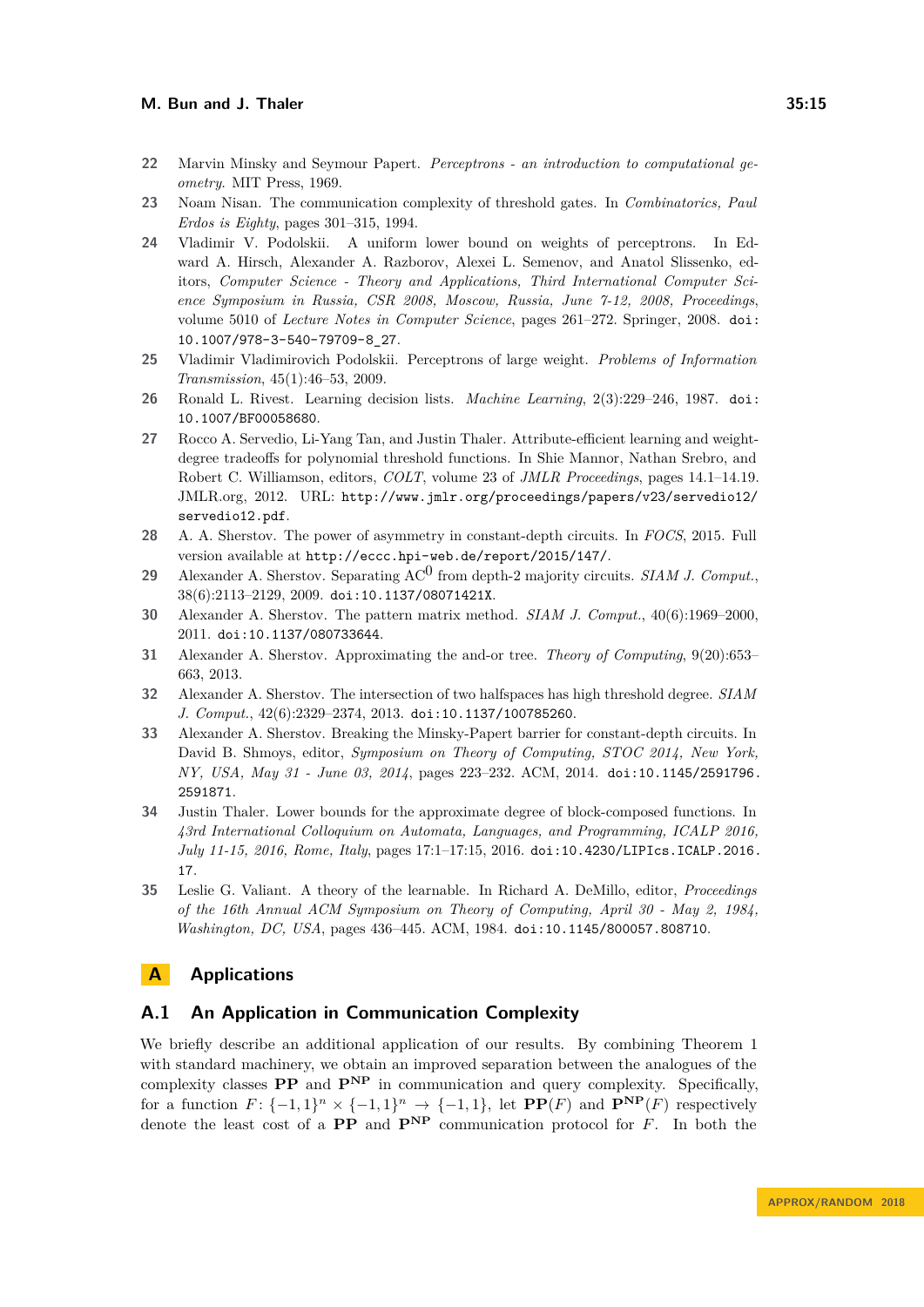#### **35:16 Approximate Degree and the Complexity of Depth Three Circuits**

communication and query complexity settings, for any constant  $\delta > 0$ , we exhibit an *F* satisfying  $\mathbf{PP}(F) = \Omega(n^{1/2-\delta})$  and  $\mathbf{P}^{\mathbf{NP}}(F) = O(\log^2 n)$ . This improves over prior work that gave an *F* satisfying  $\mathbf{PP}(F) = \tilde{\Omega}(n^{2/5})$  and  $\mathbf{P}^{\mathbf{NP}}(F) = O(\log n)$  [\[34\]](#page-14-14) and earlier work of Buhrman et al. that gave an *F* satisfying  $\mathbf{PP}(F) = \Omega(n^{1/3})$  and  $\mathbf{P}^{\mathbf{NP}}(F) = O(\log n)$  [\[5\]](#page-12-1). We direct the interested reader to [\[34\]](#page-14-14) for further details on this application.

# **A.2 An Application to Learning Theory**

A notorious open question in learning theory, dating back to Valiant's seminal paper introducing the PAC model [\[35\]](#page-14-4), is whether polynomial size DNF can be PAC learned in polynomial time. The fastest known algorithm, due to Klivans and Servedio [\[14\]](#page-13-7) runs in time  $\exp(\tilde{O}(n^{1/3}))$ , and follows from their (tight)  $\tilde{O}(n^{1/3})$  upper bound on the threshold degree of any polynomial size DNF. Klivans and Servedio's threshold degree upper bound makes use of polynomials with coefficients that are *doubly*-exponentially large (as large as  $2^{2^{\tilde{\Theta}(n^{1/3})}}$ ). They pose the following open question:

**Open Question (Klivans and Servedio [\[14\]](#page-13-7)).** Is every polynomial size DNF computed by a polynomial threshold function with degree  $\tilde{O}(n^{1/3})$  and coefficients of magnitude at most  $2^{\tilde{O}(n^{1/3})}$ ?

A positive resolution of this open question would imply much *simpler* (though not necessarily faster) learning algorithms for DNFs. Our results can be viewed as a significant step toward resolving Klivans and Servedio's question in the *negative* (in fact, achieving a full resolution of the open question was our original motivation for this work). This is because Theorem [1](#page-2-0) implies that for any constants Γ*, δ >* 0 there is an *O*(log *n*)-decision list *F* of polynomial length, such that any polynomial of degree  $O(n^{1/2-\delta})$  that sign-represents *F* requires coefficients of magnitude  $2^{n^{\Gamma}}$ . While  $O(\log n)$ -decision lists are not necessarily computed by DNFs, they seem to be only slightly more expressive than DNFs. In particular, they are computed by depth 3 circuits of logarithmic bottom fan-in.

Furthermore, our result points out an inherent limitation of Klivans and Servedio's construction. Their threshold degree upper bound for DNFs works as follows. They first transform the DNF into a (slight generalization of) a *k*-decision list, for some  $k = O(n^{1/3})$ . Second, they prove a  $\tilde{O}(k)$  upper bound on the threshold degree of any *k*-decision list. Our result implies that the super-exponentially large coefficients arising in the second step of Klivans and Servedio's construction are necessary, even for  $k$  bounded by  $O(\log n)$ . Hence, any affirmative resolution of Klivans and Servedio's question cannot go through *k*-decision lists, even for  $k = O(\log n)$ .

# <span id="page-15-0"></span>**A.3 Threshold Weight of Depth Three Circuits**

A *polynomial threshold function* (PTF) for a Boolean function  $f: \{-1,1\}^n \to \{-1,1\}$  is a polynomial  $p: \{-1,1\}^n \to \mathbb{R}$  with *integer coefficients* that agrees in sign with *f* on all Boolean inputs. The *weight* of an *n*-variate polynomial *p* is the sum of the absolute values of its coefficients. The *degree-d* threshold weight of a Boolean function  $f: \{-1,1\}^n \to \{-1,1\}$ , denoted  $W(f, d)$ , is defined to be the least weight of a degree-*d* PTF for *f*. We let  $W(f)$ denote the quantity  $W(f, n)$ , i.e., the least weight of any threshold function for f regardless of its degree. Threshold weight upper bounds underly some of the most powerful techniques in computational learning theory based on the classic Perceptron [\[22\]](#page-14-9) and Winnow [\[21\]](#page-13-12) algorithms (see [\[8,](#page-13-2) Section 8.3] for a discussion). Thus, our threshold weight lower bounds impose limitations on how efficiently such algorithms can learn depth three circuits.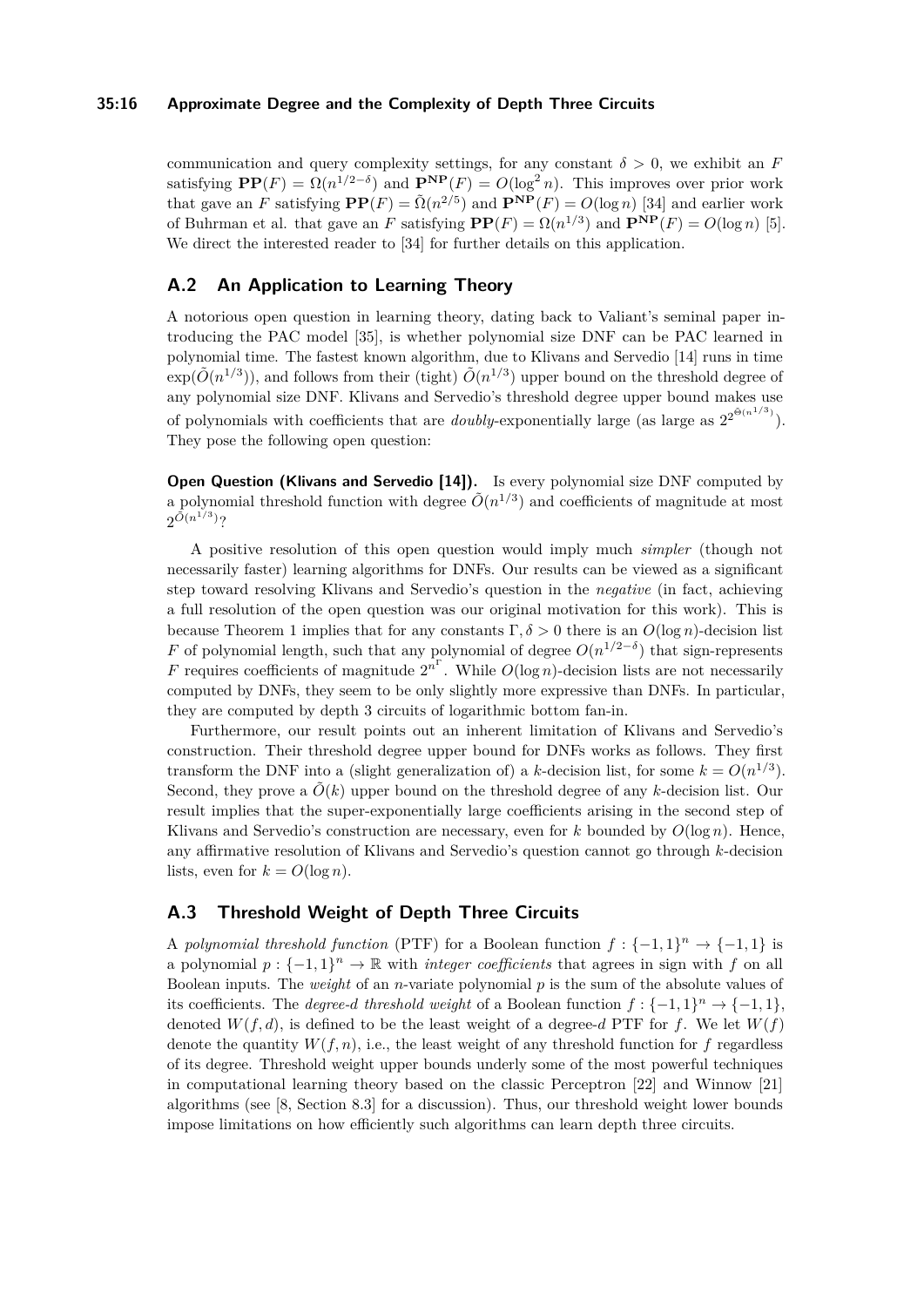Degree-*d* threshold weight is closely related to  $\varepsilon$ -approximate degree when  $\varepsilon$  is very close to 1:

**► Lemma 7.** Let  $f : \{-1,1\}^n \rightarrow \{-1,1\}$  be a Boolean function, and let  $w > 0$ . If  $deg_{1-\frac{1}{w}}(f) > d$ , then  $W(f, d) > w$ .

**Proof.** We prove the contrapositive, i.e., that any PTF *p* for *f* having weight *w* and degree *d* can be transformed into a uniform approximation to *f* with error  $1 - \frac{1}{w}$ . Let *p* be such a PTF. Since *p* has integer coefficients and is nonzero on Boolean inputs,  $|p(x)| \geq 1$  on  ${-1, 1}^n$ . Moreover,  $|p(x)| \leq w$  by the weight bound, so the polynomial  $\frac{1}{w} \cdot p(x)$  satisfies  $|\frac{1}{w} \cdot p(x) - f(x)| \leq 1 - \frac{1}{w}$  for every  $x \in \{-1, 1\}$  $n$ .

Thus, our main results yield new lower bounds on the degree-*d* threshold weight of circuits of depth three.

<span id="page-16-1"></span> $\triangleright$  **Corollary 8.** For any arbitrarily small constant  $\delta > 0$  and any arbitrarily large constant  $\Gamma > 1$ , there exists a depth three Boolean circuit  $f: \{-1,1\}^n \to \{-1,1\}$  *(with logarithmic bottom fan-in) such that*  $W(f, n^{1/2-\delta}) > 2^{n^{\Gamma}}$ .

Moreover, a result of Krause [\[16\]](#page-13-4) allows us to translate each of these lower bounds into a *degree independent* threshold weight lower bound for a related function.

**► Lemma 9** ([\[16\]](#page-13-4), Lemma 3.4). Let  $f : \{-1,1\}^n \rightarrow \{-1,1\}$  be a Boolean function, and define  $F: \{-1, 1\}^{3n} \to \{-1, 1\}$  *by* 

 $F(x_1,...,x_n,y_1,...,y_n,z_1,...,z_n) := f(...,(\bar{z}_i \wedge x_i) \vee (z_i \wedge y_i),...)$ 

*Then*  $W(F) \geq W(f, d)$  *for all d for which*  $2^d \geq W(f, d)$ *.* 

When this transformation is applied to a function *f* computed by a Boolean circuit of depth *d* with logarithmic bottom fan-in, the resulting function *F* is also computed by a depth *d* circuit with logarithmic bottom fan-in. To see this, note that if *g* is any function that depends on  $O(\log n)$  variables, then  $G(x, y, z) := g((\bar{z} \wedge x) \vee (z \wedge y))$  also depends on  $O(\log n)$ variables. Hence, *G* is computed by either a DNF or CNF of size  $poly(n)$  and bottom fan-in  $O(\log n)$ . So while *F* is naturally computed by a circuit of depth  $d+2$ , the bottom three levels of gates can be replaced by such DNF or CNF formulae so as to merge a layer of gates and obtain a depth *d* circuit with logarithmic bottom fan-in.

<span id="page-16-2"></span> $\triangleright$  **Corollary 10.** For any arbitrarily small constant  $\delta > 0$ , there exists a depth three *Boolean circuit*  $F: \{-1, 1\}^n \to \{-1, 1\}$  *(with logarithmic bottom fan-in) such that*  $W(F)$  $\exp(\Omega(n^{1/2-\delta}))$ .

While the weight bounds of Corollaries [8](#page-16-1) and [10](#page-16-2) are stated for polynomial threshold functions over  $\{-1, 1\}^n$  (i.e., for polynomials that are integer linear combinations of parities), a now standard transformation [\[18\]](#page-13-13) shows that the same threshold weight lower bound also holds for polynomials over  $\{0,1\}^n$  (i.e., for integer linear combinations of conjunctions) up to polynomial factors.

# <span id="page-16-0"></span>**A.4 Discrepancy of Depth Three Circuits**

Discrepancy is a central quantity in communication complexity and circuit complexity. For instance, an upper bound on the discrepancy of a Boolean function  $f : X \times Y \to \{-1, 1\}$ yields lower bounds for computing *f* in essentially every model of communication complexity.